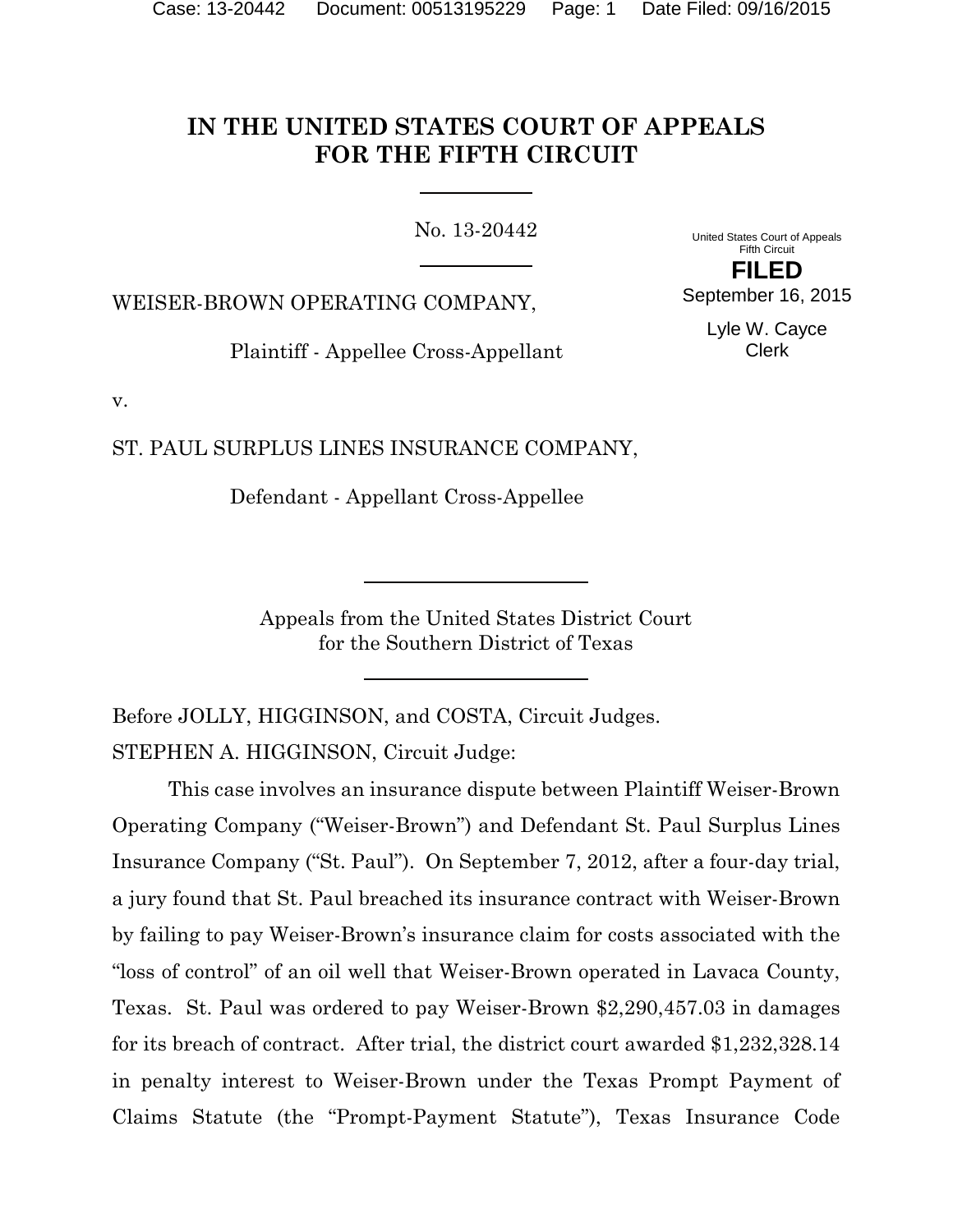### No. 13-20442

§§ 542.051-.061. The court concluded that St. Paul violated § 542.056 of the statute on November 21, 2009, when it failed to accept or reject Weiser-Brown's claim fifteen days after receiving certain requested information, and the court calculated interest accruing from the date of that violation. St. Paul timely appealed and contends that the district court erred in concluding that St. Paul violated the Prompt-Payment Statute and, alternatively, that the district court used the wrong accrual date in calculating interest under the statute. Weiser-Brown cross-appealed, claiming that the district court erred by granting judgment as a matter of law in favor of St. Paul on Weiser-Brown's bad-faith claim. For the reasons that follow, we AFFIRM.

I.

Weiser-Brown, a small company based in Arkansas, operates wells that explore for oil in Arkansas, Texas, and Louisiana. Weiser-Brown had a controlof-well insurance policy with St. Paul, by which St. Paul agreed to, among other things, "reimburse [Weiser-Brown] for actual costs and/or expenses incurred . . . in regaining or attempting to regain control of any and all Wells Insured which get out of control." The policy explained that "a Well shall be deemed out of control . . . when there is an unintended subsurface flow of oil, gas, water, and/or fluid from one subsurface zone to another subsurface zone via the bore of the Well, which cannot be controlled by the blowout preventer . . . or other equipment required."

Weiser-Brown was the operator and a working-interest owner of the Viking No. 1 well, located in Lavaca County, Texas. In August 2008, while drilling the Viking No. 1, Weiser-Brown experienced a loss of control of the Viking No. 1.[1](#page-1-0) In March 2009, Weiser-Brown notified St. Paul that it was

<span id="page-1-0"></span><sup>&</sup>lt;sup>1</sup> Whether the Viking No. 1 was ever out of control, as defined by the insurance policy, was a point of major contention at trial. The jury, and subsequently the district court, found that the Viking No. 1 was out of control and, thus, the costs incurred in attempting to regain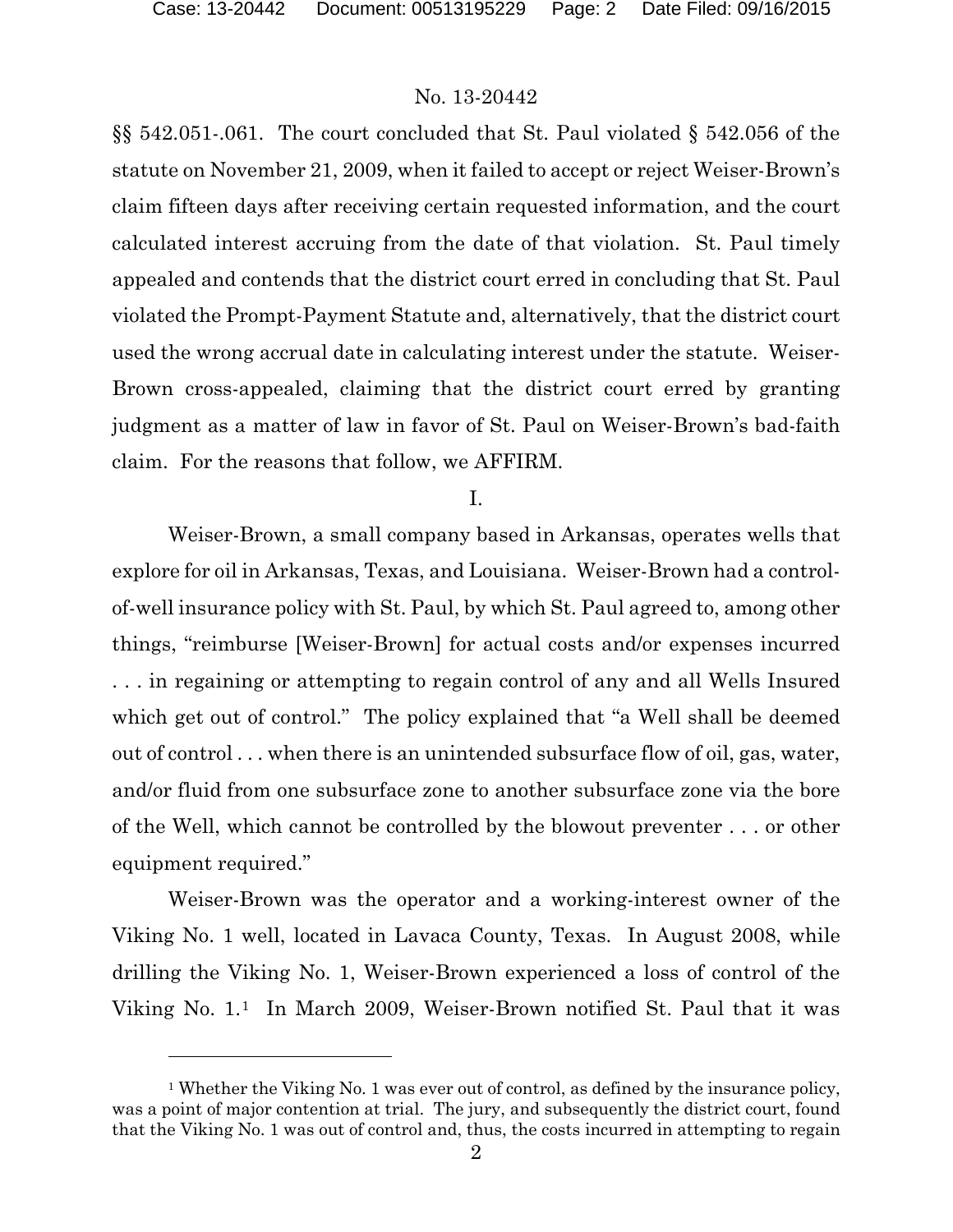### No. 13-20442

interested in making a claim under the insurance policy for the August 2008 event. St. Paul acknowledged the claim and appointed a loss adjuster, BC Johnson Associates, to investigate. In a letter dated March 9, 2009, BC Johnson requested seventeen categories of information from Weiser-Brown, including daily drilling reports, the Joint Operating Agreement, and "invoice cost documentation." Within one month, Weiser-Brown sent some, but not all, of the requested documentation to BC Johnson. On June 9, 2009, BC Johnson sent a letter to Weiser-Brown indicating that it had received the daily drilling reports, the Joint Operating Agreement, and some of the invoices, but still needed several documents, including any additional invoices, mud logs, and noise and temperature logs.

On September 29, 2009, BC Johnson's Bob Kachnik informed Weiser-Brown, via e-mail, that an independent expert, David Watson, had reached a preliminary conclusion that "there was not a subsurface loss of control" of the Viking No. 1. Kachnik noted that Watson requested some additional information from Weiser-Brown, including "[a] mud log across the sidetrack wellbore"; "[a]ll daily reports prepared by the mud logger"; and "[a]ll daily mud reports prepared by Spirit's mud engineer." Kachnik asked Weiser-Brown to provide the additional information and to "advise" if it believed Watson's conclusion was incorrect. Weiser-Brown continued to send documents to BC Johnson in October and November 2009. On November 6, 2009, Weiser-Brown sent BC Johnson "the [s]idetrack log."

On February 8, 2010, Kachnik informed Weiser-Brown that after reviewing the additional information, Watson had not changed his conclusion that the Viking No. 1 was never out of control. The e-mail from Kachnik

control were covered by the insurance policy. Because St. Paul is not appealing this determination, we find it unnecessary to detail the events that took place at the well in 2008.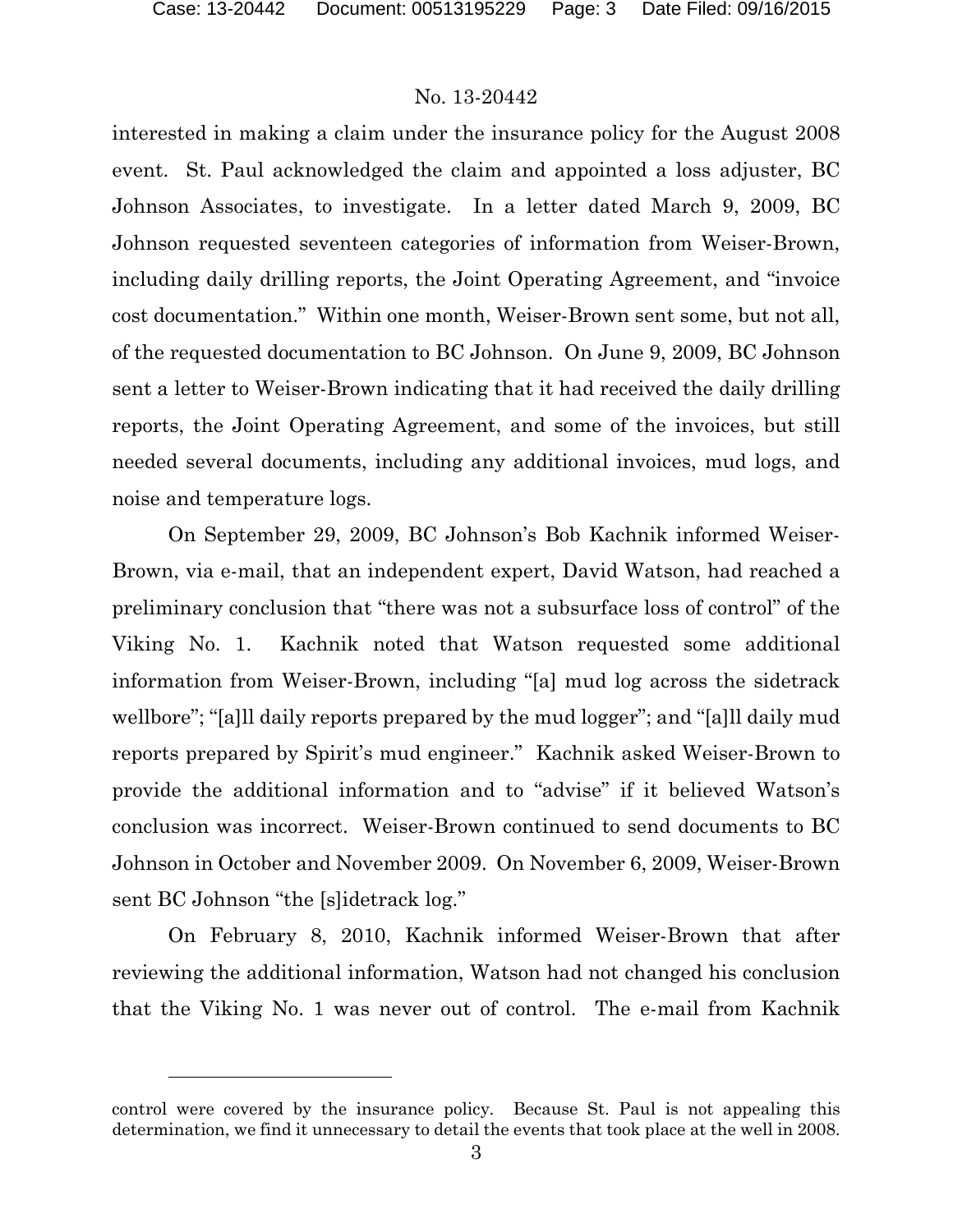### No. 13-20442

concluded: "Again, please review this report and if you believe that the conclusions reached in the report are incorrect, please advise accordingly and provide any information or documentation in support." In March and April 2010, St. Paul sent two letters to Weiser-Brown explaining that it had not received a response from Weiser-Brown to Watson's report and that it would close the claim in thirty days if no response was received. On April 26, 2010, Weiser-Brown responded that it was "studying the matter" and would "respond to that report shortly." On June 7, 2010, Weiser-Brown sent a one-page response to Watson's report, challenging his neutrality and conclusion. On June 23, 2010, St. Paul acknowledged receipt of Weiser-Brown's response and indicated that it would forward the response to Watson "for further review and comment." On July 16, 2010, Weiser-Brown filed the present lawsuit.

Weiser-Brown alleged that St. Paul breached the insurance agreement and brought claims for breach of contract and for bad faith, in violation of Texas Insurance Code § 541.[2](#page-3-0) As part of its breach-of-contract claim, Weiser-Brown asserted that St. Paul was liable under the Prompt-Payment Statute for 18% interest on any damages awarded. During trial, the parties agreed to submit the Prompt-Payment Statute issue to the court if the jury returned a verdict in favor of Weiser-Brown. At the close of Weiser-Brown's case, St. Paul moved for judgment as a matter of law on Weiser-Brown's § 541 bad-faith claim. The district court granted St. Paul's motion, stating "I do not believe there's been a showing of bad faith, and I'm not going to have that go to the jury." The breachof-contract claim went to the jury in the form of four questions, which essentially asked: (1a) Did Weiser-Brown comply with the insurance policy's submission requirements relating to loss, damage, occurrence and a "sworn

<span id="page-3-0"></span><sup>2</sup> Initially, Weiser-Brown asserted only a breach of contract claim. However, on January 19, 2012, Weiser-Brown filed a third amended complaint in which it added a badfaith claim against St. Paul.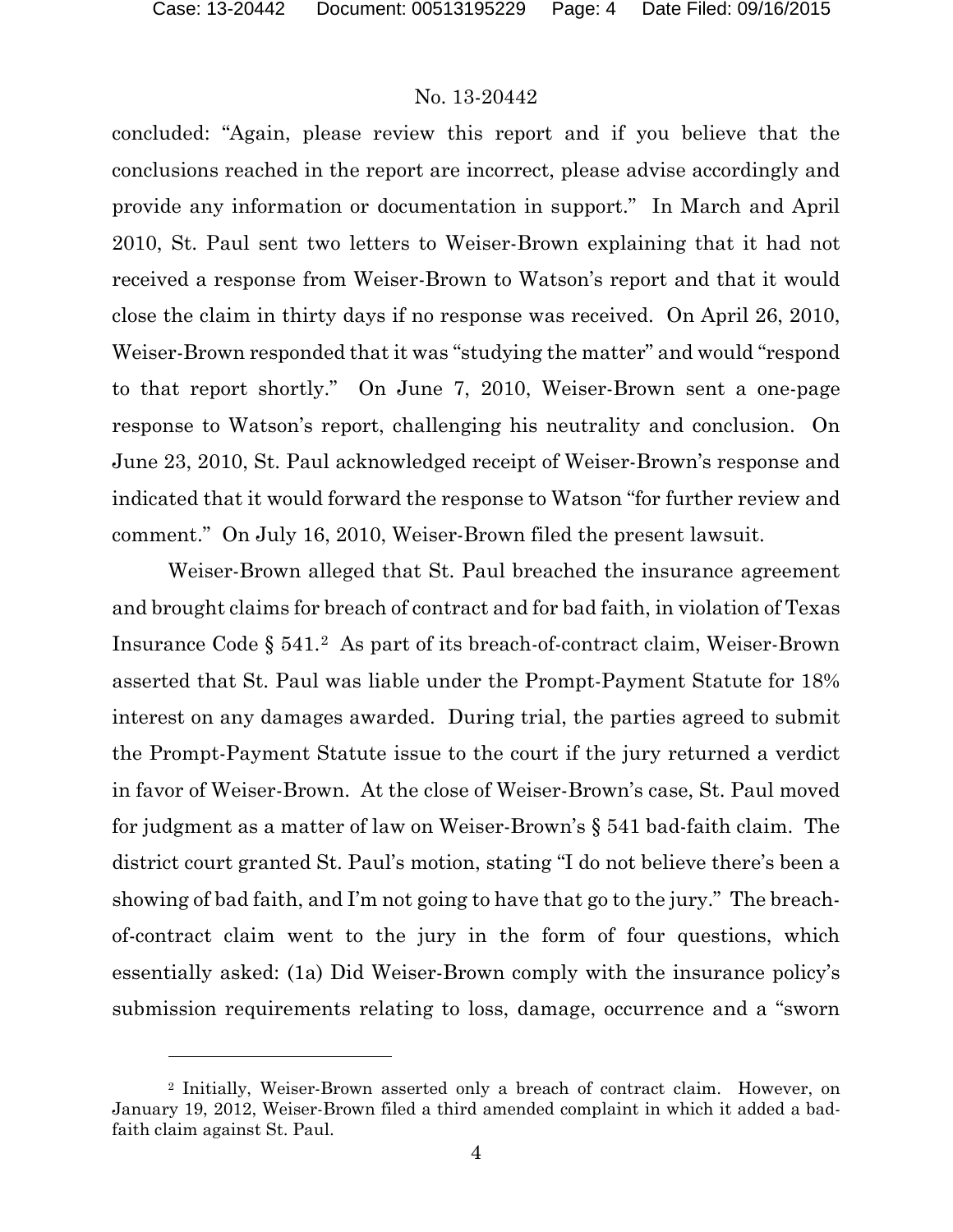proof of loss"? (1b) If not, did St. Paul waive compliance with these conditions? (2) Did St. Paul breach the insurance policy by not paying Weiser-Brown's claim? (3) What are Weiser-Brown's damages? While the jury found that Weiser-Brown had not complied with the contract's conditions, the jury also found that St. Paul had waived compliance with those conditions. It further found that St. Paul breached the insurance agreement and awarded Weiser-Brown \$2,290,457.03 in damages.

The parties then submitted the prompt-payment issue to the court. After extensive briefing and oral argument, the district court issued Findings of Fact and Conclusions of Law. The district court concluded that St. Paul violated the Prompt-Payment Statute, specifically § 542.056(a), when it failed to accept or reject Weiser-Brown's claim within fifteen days of receiving "all items, statements, and forms required by the insurer to secure final proof of loss." Tex. Ins. Code § 542.056(a). The court found that "[b]y November 6, 2009, Weiser-Brown had complied with 'most,' but not all, of the requests for information in Watson's report." The court also held that, despite any omission, "St. Paul and its adjusters did not indicate in the February 8, 2010; March 30, 2010; or April 21, 2010 correspondence that any request for information remained unfulfilled or that determination of coverage was contingent upon receiving such information." Because St. Paul did not accept *or* reject Weiser-Brown's claim fifteen days later, on November 21, 2009, the district court held that St. Paul was liable to Weiser-Brown for "interest on the amount of the claim at a rate of 18 percent a year" from that date. Tex. Ins. Code  $\S$  542.060(a). The court subsequently entered a final judgment ordering St. Paul to pay \$1,232,328.14 in interest under the Prompt-Payment Statute.

St. Paul timely appealed and argues that the district court erred in concluding that St. Paul violated the Prompt-Payment Statute or, alternatively, the district court miscalculated the statutory interest. Weiser-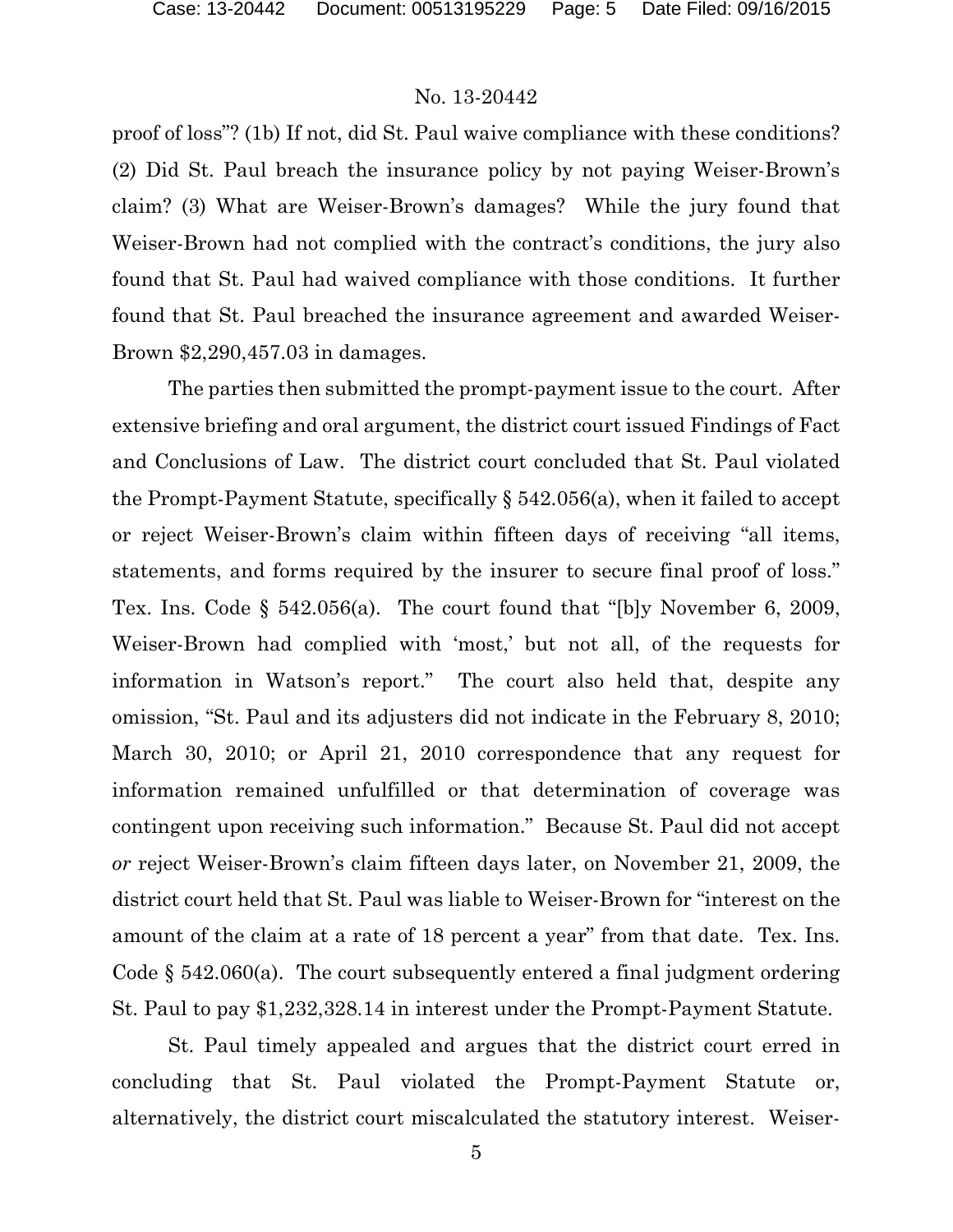### No. 13-20442

Brown cross-appealed, arguing that its bad-faith claim should have gone to the jury and that the district court improperly excluded evidence of bad faith.

#### II.

In this diversity case, this court applies state substantive law, but federal procedural law. *Symetra Life Ins. Co. v. Rapid Settlements, Ltd.*, 775 F.3d 242, 248 (5th Cir. 2014). "We review the district court's conclusions of law de novo and its findings of fact for clear error." *RecoverEdge L.P. v. Pentecost*, 44 F.3d 1284, 1290 (5th Cir. 1995); *see also Flowers Transp., Inc. v. M/V Peanut Hollinger*, 664 F.2d 112, 113 (5th Cir. 1981) ("[T]he trial judge's findings of fact are not to be overturned unless they are clearly erroneous." (citing Fed. R. Civ. P. 52(a))); *In re Matter of Complaint of Settoon Towing, L.L.C.*, 720 F.3d 268, 276 (5th Cir. 2013) ("[W]e review interpretations of state law de novo."). We must interpret Texas's statutes the way we believe the Texas Supreme Court would. *See F.D.I.C. v. Shaid*, 142 F.3d 260, 261 (5th Cir. 1998). "When the highest state court is silent on an issue we must make an *Erie* guess, using the sources of law that the state's highest court would look to." *Symetra*, 775 F.3d at 248.

### III.

St. Paul contends that the district court misinterpreted and misapplied § 542.056 of the Prompt-Payment Statute when it determined that St. Paul violated that section of the statute.

#### A.

The Prompt-Payment Statute,<sup>[3](#page-5-0)</sup> "provides for additional damages when an insurer wrongfully refuses or delays payment of a claim." *Lamar Homes,* 

<span id="page-5-0"></span><sup>3</sup> The Prompt-Payment Statute was formerly codified as article 21.55 of the Texas Insurance Code. The statute was re-codified without substantial change. *See Lamar Homes, Inc. v. Mid-Continent Cas. Co.*, 242 S.W.3d 1, 16 (Tex. 2007).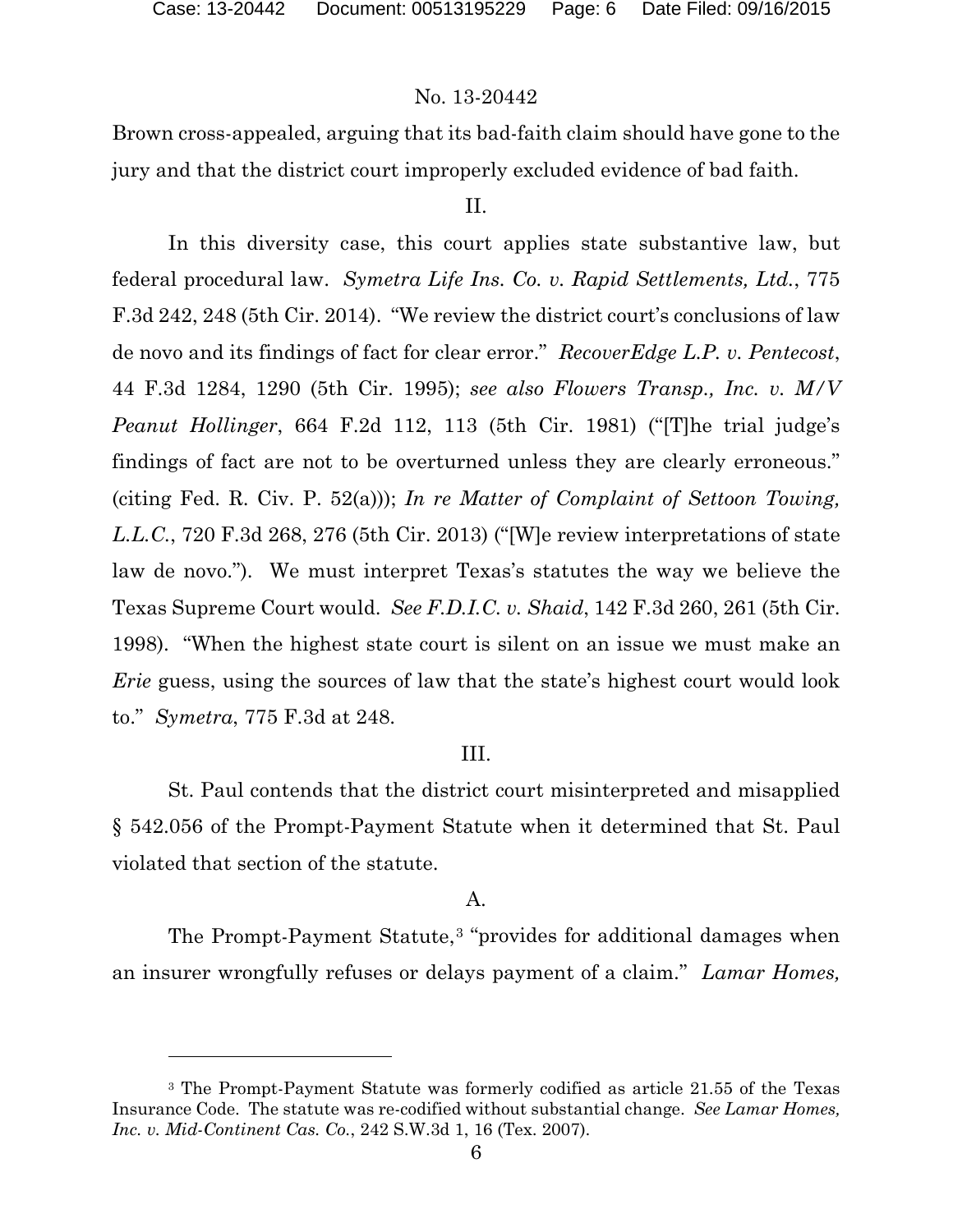*Inc. v. Mid-Continent Cas. Co.*, 242 S.W.3d 1, 16 (Tex. 2007). As the Texas Supreme Court has summarized,

> [t]he prompt-payment statute provides that an insurer, who is "liable for a claim under an insurance policy" and who does not promptly respond to, or pay, the claim as the statute requires, is liable to the policy holder or beneficiary not only for the amount of the claim, but also for "interest on the amount of the claim at a rate of eighteen percent a year as damages, together with reasonable attorney's fees."

*Id.* (quoting Tex. Ins. Code. § 542.060(a)). In order to recover interest under the Prompt-Payment Statute, an insured must establish: "(1) a claim under an insurance policy; (2) that the insurer is liable for the claim; and (3) that the insurer has failed to follow one or more sections of [the Prompt-Payment Statute] with respect to the claim." *GuideOne Lloyds Ins. Co. v. First Baptist Church of Bedford*, 268 S.W.3d 822, 830-31 (Tex. App.—Fort Worth 2008, no pet. 2008) (citing *Allstate Ins. Co. v. Bonner*, 51 S.W.3d 289, 291 (Tex. 2001), *modified on other grounds*, No. 00-0282, 2001 WL 1412951, at \*1 (Tex. 2001)). The statute is to be "liberally construed to promote the prompt payment of insurance claims." Tex. Ins. Code § 542.054.

The statute establishes a series of claim-handling and claim-payment deadlines for insurers. *See* Tex. Ins. Code §§ 542.055-.058. First, § 542.055, entitled "Receipt of Notice of Claim," provides that within fifteen days of receiving notice of a claim, the insurer must acknowledge receipt of the claim, commence an investigation, and request "all items, statements, and forms that the insurer reasonably believes, at that time, will be required from the claimant." Tex. Ins. Code § 542.055(a). Next, § 542.056, entitled "Notice of Acceptance or Rejection of Claim," requires the insurer to "notify a claimant in writing of the acceptance or rejection of a claim not later than the 15th business day after the date the insurer receives all items, statements, and forms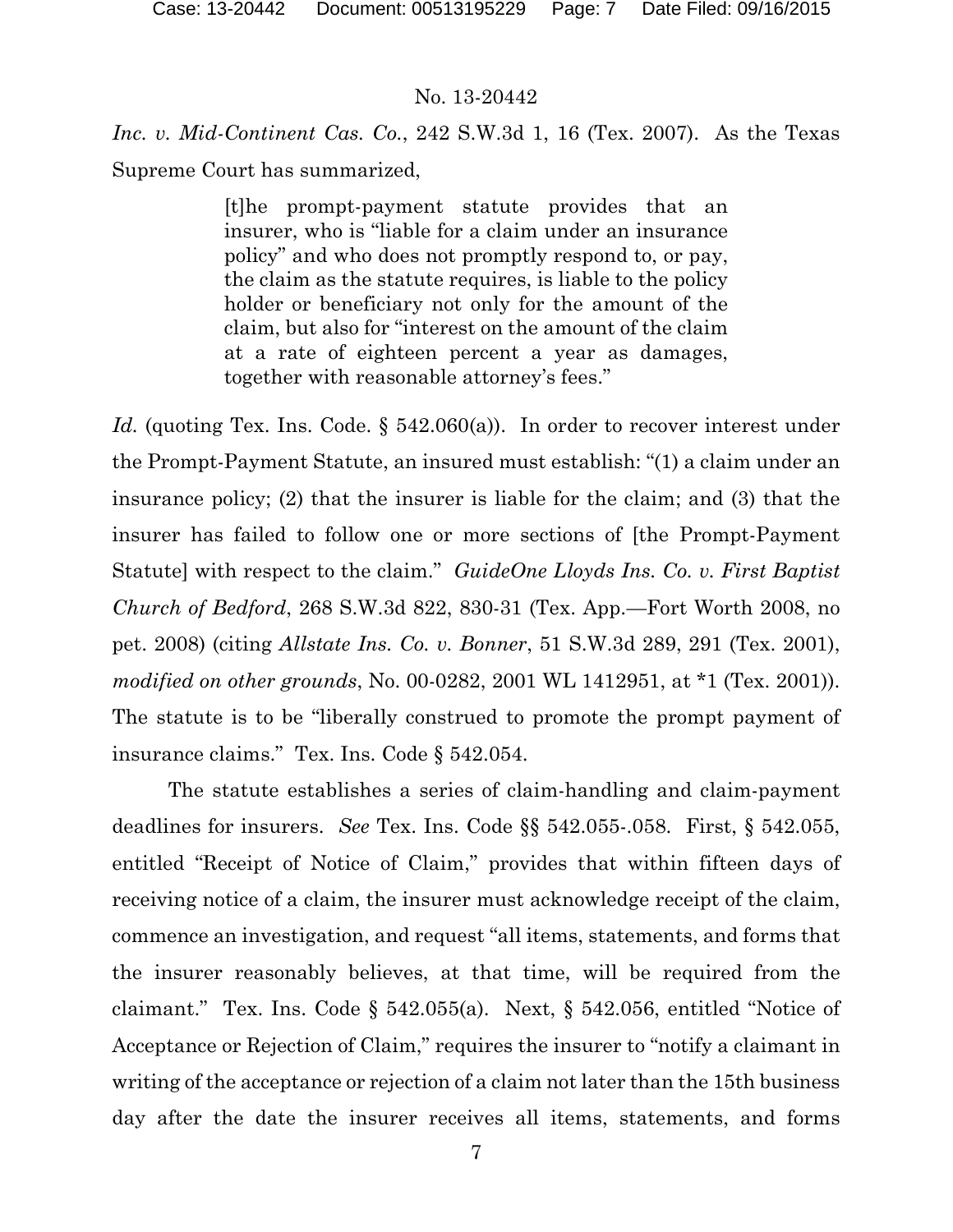### No. 13-20442

required by the insurer to secure final proof of loss." Tex. Ins. Code § 542.056(a). The statute allows insurers to extend this deadline for an additional forty-five days if "the insurer is unable to accept or reject the claim" and "notif[ies] the claimant of the reasons that the insurer needs additional time." Tex. Ins. Code § 542.056(d). If the insurer accepts the claim and "notifies a claimant under [§] 542.056 that the insurer will pay a claim or part of a claim," it has five days to do so. Tex. Ins. Code  $\S$  542.057(a). Finally, § 542.058, entitled "Delay in Payment of Claim," provides that "if an insurer, after receiving all items, statements, and forms reasonably requested and required under [§] 542.055, delays payment of the claim . . . for more than 60 days, the insurer shall pay damages and other items as provided by [§] 542.060." Tex. Ins. Code § 542.058(a).

Section 542.060 provides the "enforcement mechanism" for the statute's deadlines. *Cox Operating, L.L.C. v. St. Paul Surplus Lines Ins. Co.*, 795 F.3d 496, 505 (5th Cir. 2015). That section provides that "[i]f an insurer that is liable for a claim under an insurance policy is not in compliance with this subchapter, the insurer is liable to pay the holder of the policy . . . interest on the amount of the claim at a rate of 18 percent a year as damages, together with reasonable attorney's fees." Tex. Ins. Code  $\S$  542.060(a). This court recently held that although § 542.058 is the only section that explicitly refers to the penalties in § 542.060, "a violation of *any* of the Act's deadlines . . . begins the accrual of statutory interest under § 542.060."[4](#page-7-0) *Cox Operating*, 795 F.3d at 509. Accordingly, if St. Paul violated § 542.056, as the district court found,

<span id="page-7-0"></span><sup>4</sup> St. Paul's secondary argument before us is that a violation of § 542.056 does not trigger the penalty provision in § 542.060. St. Paul asks us to reform the judgment so that interest does not begin to accrue until 60 days after the district court's chosen accrual date, when St. Paul would have been in violation of § 542.058, rather than § 542.056. Our recent holding in *Cox Operating* forecloses this argument. *See Cox Operating*, 795 F.3d at 509.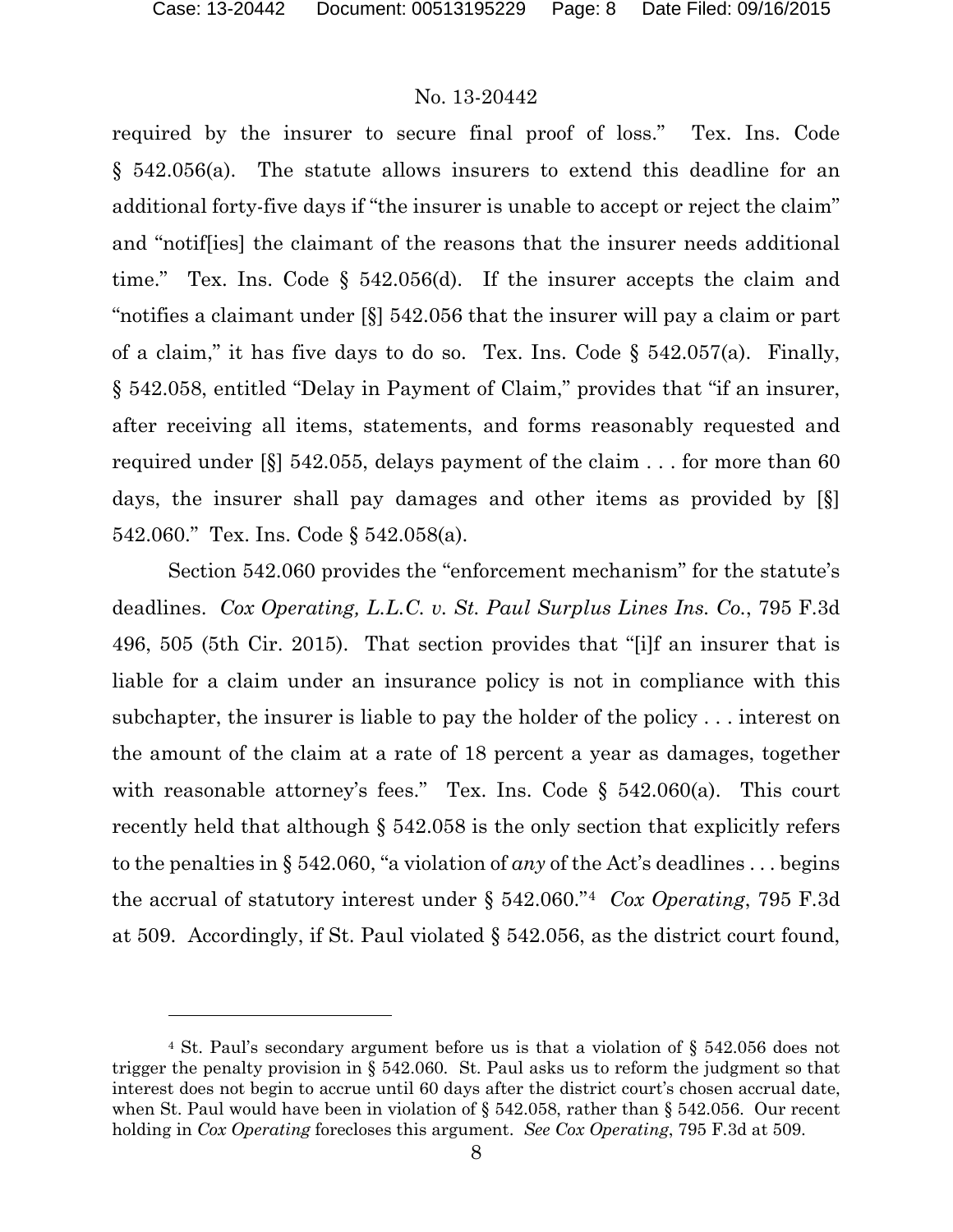### No. 13-20442

then the correct accrual date for statutory interest was the date of that violation, consistent with the district court's calculation. *See id.* at 509 n.4.

#### B.

The parties do not dispute that St. Paul never accepted or rejected Weiser-Brown's claim until after the present lawsuit was filed. The question presented on appeal is whether St. Paul received "all items, statements, and forms required by the insurer to secure final proof of loss" such that  $\S 542.056$ 's fifteen-day deadline was triggered, and subsequently violated. *See* Tex. Ins. Code § 542.056(a). St. Paul argues that the district court "improperly changed the wording in 542.056" and urges us to look at "the plain meaning of the statute's language." St. Paul concedes, however, that "[t]he statute does not define what items are necessary to constitute a 'final proof of loss.'"

In addition to a lack of statutory guidance, there has been little guidance from Texas courts about information covered by § 542.056. *See Colonial Cnty. Mut. Ins. Co. v. Valdez*, 30 S.W.3d 514, 523 (Tex. App.—Corpus Christi 2000, no pet.) ("We are unaware of any Texas case examining what documents are 'required by the insurer to secure final proof of loss' for purposes of triggering the deadlines in [§ 542.056]."). The clearest statement was made by the Texas Court of Appeals in *GuideOne Lloyds Insurance Company v. First Baptist Church of Bedford*<sup>[5](#page-8-0)</sup>, which, interpreting the "plain language of" § 542.056, concluded that "final proof of loss" did not require information regarding the *extent* of the loss, only information proving that a loss occurred. 268 S.W.3d at 834-35.[6](#page-8-1) In *GuideOne*, which involved an insurance claim for roof damage, the

<span id="page-8-0"></span><sup>&</sup>lt;sup>5</sup> "In making an Erie guess in the absence of a ruling from the state's highest court, this Court may look to the decisions of intermediate appellate state courts for guidance." *Howe ex rel. Howe v. Scottsdale Ins. Co.*, 204 F.3d 624, 627 (5th Cir. 2000).

<span id="page-8-1"></span><sup>6</sup> The *GuideOne* court cited the previous version of the Prompt-Payment Statute, article 21.55 of the Texas Insurance Code. *See GuideOne*, 268 S.W.3d at 834-35. The current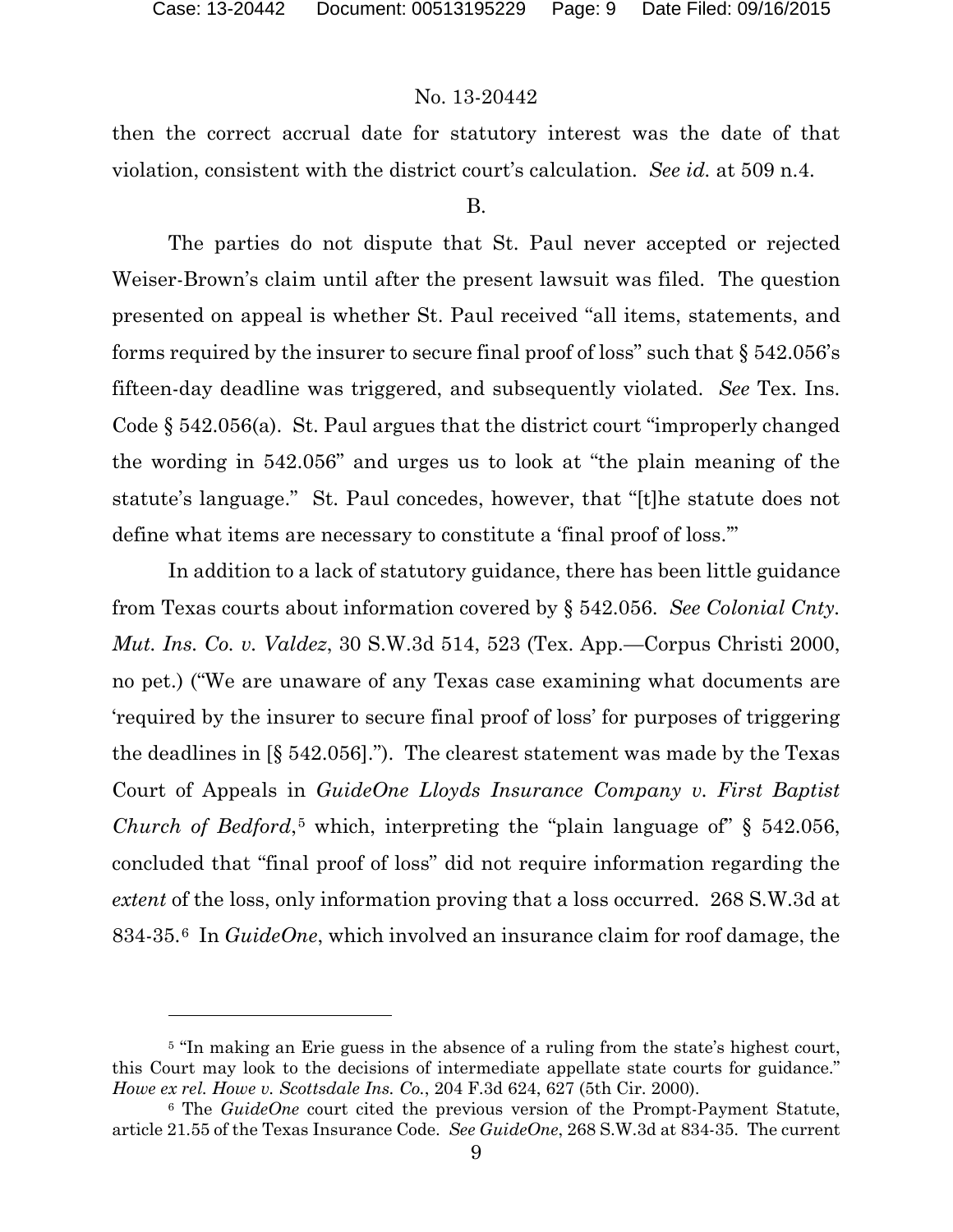### No. 13-20442

trial court determined that the insurer violated § 542.055 when it failed to request any items, statements, or forms from the insured within fifteen days of receiving notice of the claim. *Id.* at 834; § 542.055(a)(3). The trial court used the date of this § 542.055 violation to calculate statutory interest under the Prompt-Payment Statute. *Id.* at 834 n.7. On appeal, the insurer shifted focus to § 542.056 of the Prompt-Payment Statute and argued that because it had an outstanding request for information required to determine final proof of loss, penalty interest should not have begun to accrue according to the district court's calculation. *Id.* at 833-35. Specifically, the insurer contended that nearly six months after receiving notice of the claim it sent a written request for "core samples to determine the extent of the damage." *Id.* at 834. Rejecting the insurer's argument, the *GuideOne* court reasoned:

> Taking core samples of [the insured's] roof may have been required to determine the extent of [the insured's] loss, but it would not have been required to prove that [the insured] in fact suffered a loss, which, according to the plain language of [§ 542.056], is required for an insurer to make its decision to accept or reject the claim.

*Id.* at 835. By this logic, § 542.056's reference to information "required by the insurer to secure final proof of loss" refers to information demonstrating that the insured in fact suffered a loss. According to the *GuideOne* court, the extent of the loss is not determinative of § 542.056 and the fifteen-day acceptance/rejection deadline. *Id.* at 834-35 (explaining that "GuideOne's reason for sending the letter was for a purpose other than what is relevant to this issue").

version of the statute, re-codified as § 542 of the Texas Insurance Code, remains largely the same. *See supra* note 3.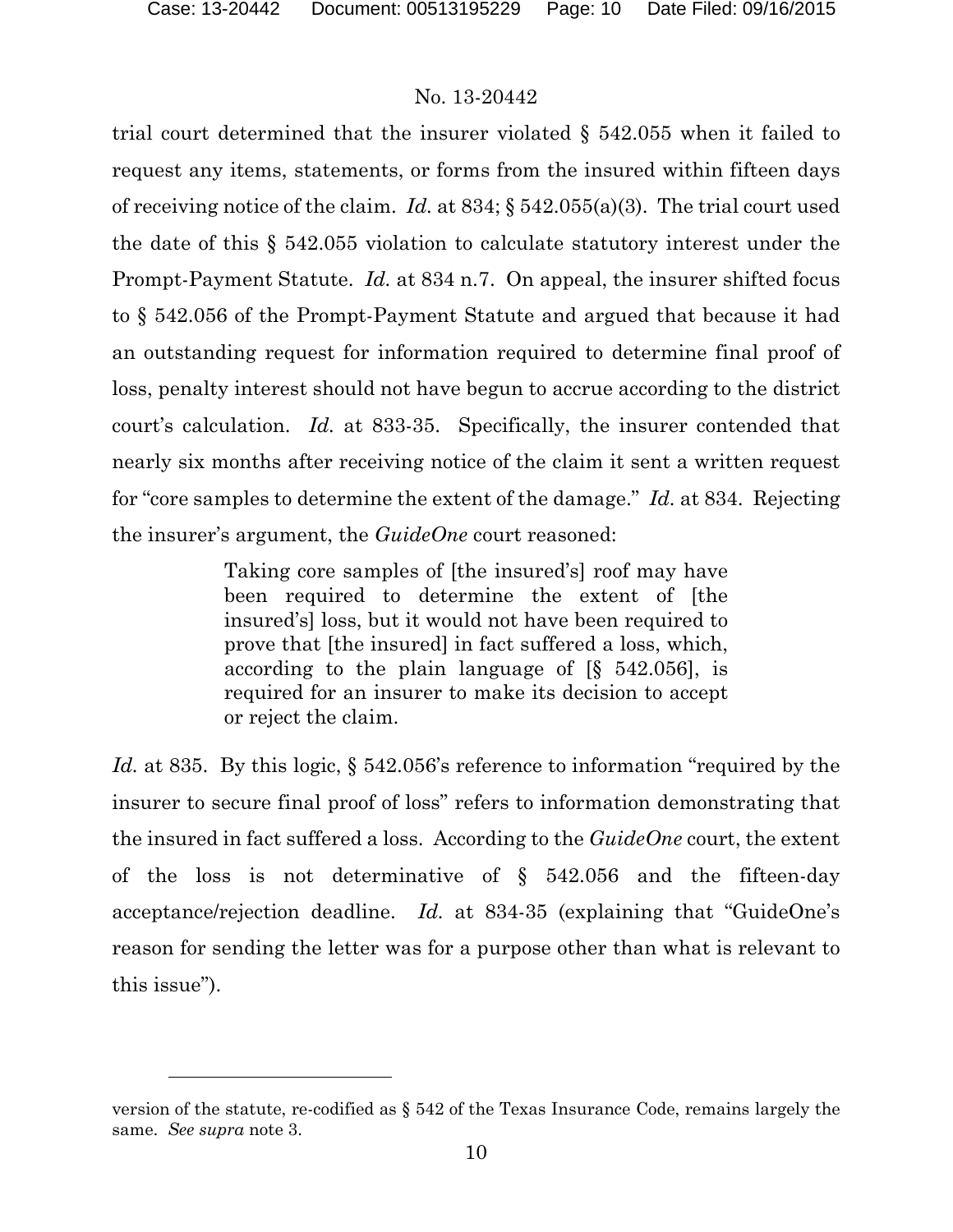The *GuideOne* court relied on *Colonial County Mutual Insurance Co. v. Valdez*, as support for its statutory interpretation. *See GuideOne*, 268 S.W.3d at 835. *Colonial County* involved an insurance claim for car theft and an alleged violation of the Unfair Settlement Practices Act, rather than the Prompt-Payment Statute. 30 S.W.3d at 516, 522. However, because the parties urged the court to interpret the terms of the Unfair Settlement Practices Act in light of the deadlines established by the Prompt-Payment Statute, the court interpreted and discussed § 542.056. *Id.* at 522. The insurer had requested eight pieces of information from the insured and argued that because it did not receive all of the requested information, it never received all "items, statements, and forms required by the insurer to secure final proof of loss" and, therefore, did not fail to promptly accept or reject the claim. *Id.* at 522-23 (quoting Tex. Ins. Code § 542.056). Noting that it was "unaware of any Texas case examining what documents are 'required by the insurer to secure final proof of loss,'" the court relied on "[c]ommon sense," to find that "materials such as service records, sets of keys, and photographs of the vehicle are irrelevant to proving the loss of the vehicle." *Id.* at 523. Because these missing materials were irrelevant to proving that the claimed loss occurred, the court reasoned, they did not excuse the insurer's failure to affirm or deny coverage within the deadline provided by § 542.056. *Id*.

St. Paul relies heavily on the Texas Supreme Court's decision in *Lamar Homes, Inc. v. Mid-Continental Casualty Co.*, 242 S.W.3d 1 (Tex. 2007). In *Lamar Homes*, the Texas Supreme Court, answering a question certified by this court, held that the Prompt-Payment Statute applies to an insurer's breach of the duty to defend. *Id.* at 16, 20. The court acknowledged that some Texas courts found application of the Prompt-Payment Statute to defense claims "unworkable," as it was difficult to calculate and apply interest to a claim that "has no finite value at the time the insurer denies it." *Id.* at 19. The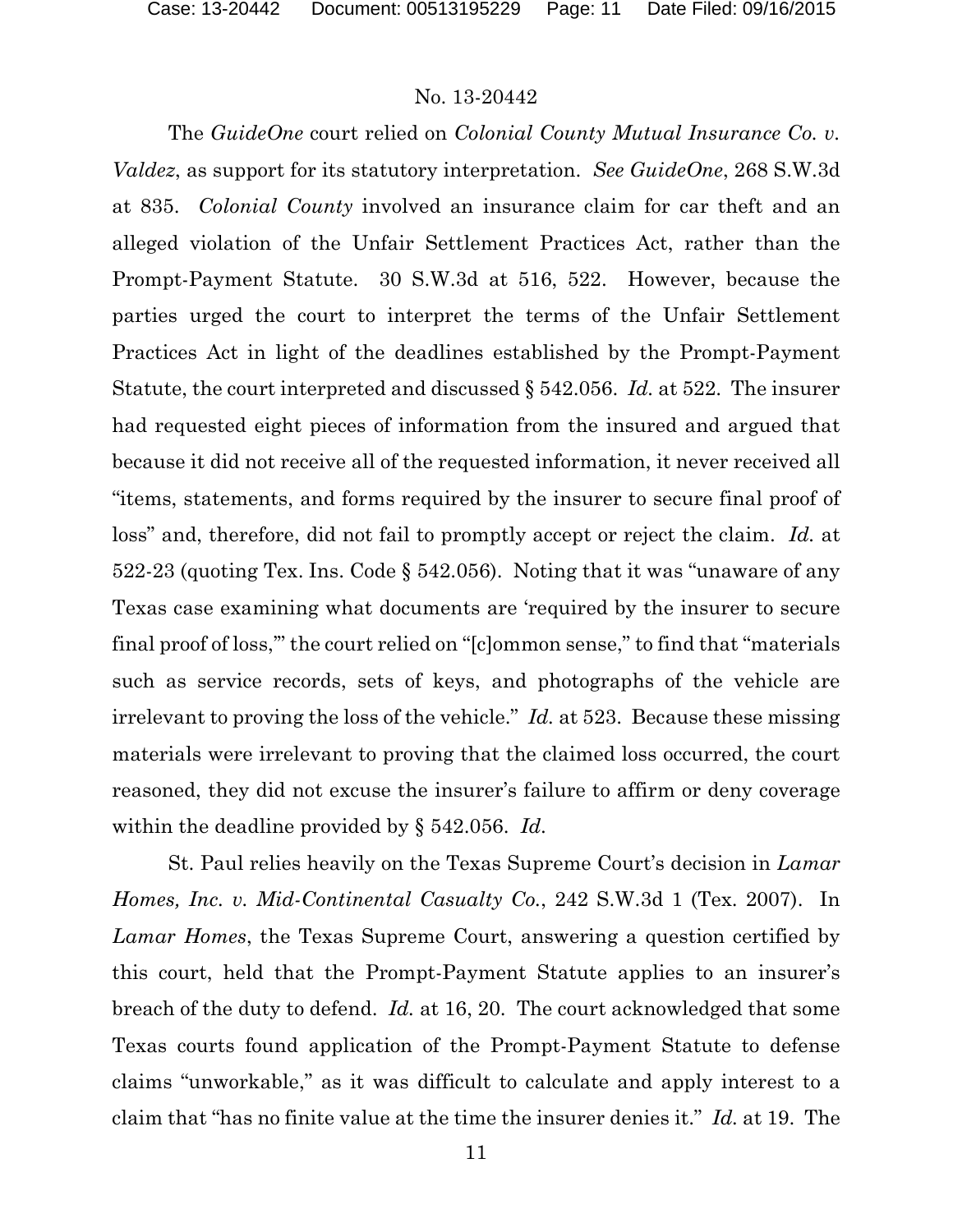court responded that in the context of a claim for defense, where the insured has not yet suffered a quantifiable loss when it makes the claim, the insured "would have to submit his legal bills to the insurance company, as received, to mature its rights under the prompt-payment statute." *Id.* The court explained:

> [W]hen the insurer wrongfully rejects its defense obligation, the insured has suffered an actual loss that is quantified after the insured retains counsel and begins receiving statements for legal services. These statements or invoices are the last piece of information needed to put a value on the insured's loss. *See* Tex. Ins. Code. § 542.056(a). And when the insurer, who owes a defense to its insured, fails to pay within the statutory deadline, the insured matures its right to reasonable attorney's fees and the eighteen percent interest rate specified by the statute. *Id.* § 542.060.

*Id.* at 19.

l

St. Paul indicates that the reference in *Lamar Homes* to the "last piece of information needed to put a value on the insured's loss" means that, under § 542.056, Weiser-Brown needed to provide "evidence of the dates and amounts of its costs demonstrating loss" and "proof that it incurred the out-of-pocket costs for the loss." When read in context, however, *Lamar Homes* does little to guide our analysis of § 542.056 in this case. In describing how the Prompt-Payment Statute would apply to an insurer's wrongful denial of a claim for defense, and subsequent failure to pay within the statutory deadlines, the *Lamar Homes* court was analyzing a violation of § 542.058 rather than § 542.056.[7](#page-11-0) *See Lamar Homes*, 242 S.W.3d at 19. Further, the court was

<span id="page-11-0"></span><sup>7</sup> As previously explained, § 542.056 requires the insurer to accept or reject a claim within fifteen days of receiving certain information. The rejection of a claim, even if wrongful, does not violate § 542.056, if done timely. *See* Tex. Ins. Code § 542.056(a). If an insurer wrongfully rejects a claim, the insurer will violate  $\S$  542.058 of the statute when it subsequently fails to pay the claim within the statutory deadline. *See Higginbotham v. State*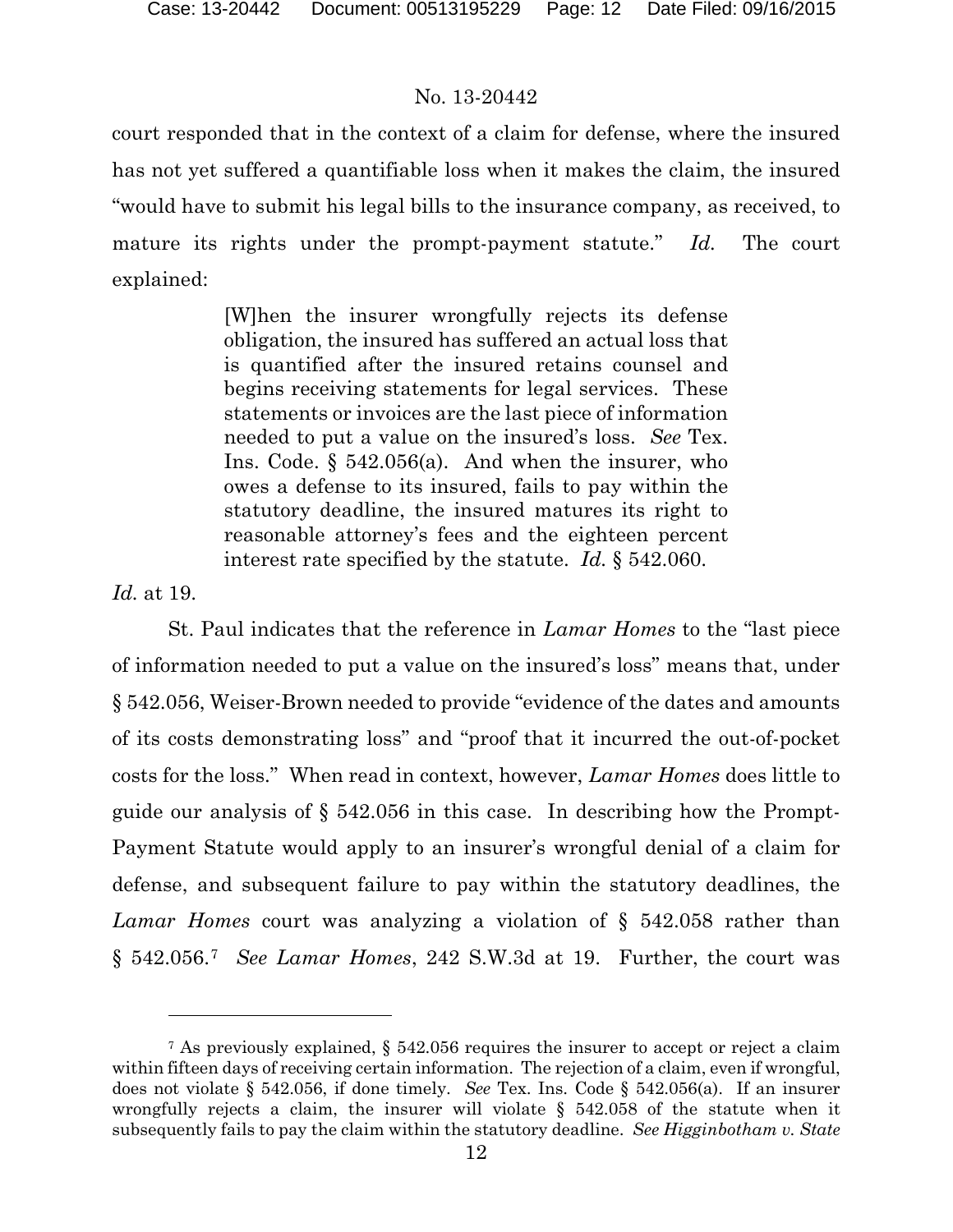### No. 13-20442

explaining how statutory interest would accrue with respect to a unique type of claim, "which typically has no finite value at the time the insurer denies it." *Id.* The court recognized that even though the insured is injured when his claim for defense is wrongfully denied, his injury is not quantifiable until "after the insured retains counsel and begins receiving statements for legal services." *Id*. It follows logically then that the insured would need to submit those invoices, and thus quantify a loss, before the insurer could be penalized for failing to timely pay the claim.

Finally, the district court relied on *Lee v. Caitlin Specialty Insurance Co.*, 766 F. Supp. 2d 812 (S.D. Tex. 2011), a case involving roof damage under a wind-storm insurance policy. After hiring a roofing consultant to inspect the roof, the insurer's adjuster concluded in a report, dated March 20, 2009, that the roof damage was not caused by wind. *Id.* at 816. In a motion for summary judgment, the insurer argued that it did not have to notify the insured of its rejection of the claim because it never received certain pieces of information that it requested, including an invoice for roof repair and leases between the building owner and tenants. *Id.* at 826. The district court rejected this argument. Emphasizing that the insurer's adjuster had already finished his investigation and had done so without the missing documentation, the court found that the insurer had "not demonstrated that such documentation was required for it to make its determination." *Id.* Accordingly, the court denied summary judgment, finding that there was a genuine issue of fact as to whether all documentation "required for the insurer to secure final proof of loss," under § 542.056, had been submitted, even in the absence of the invoice and leases. *Id.*

*Farm Mut. Auto. Ins. Co.*, 103 F.3d 456, 461 (5th Cir. 1997) ("A wrongful rejection of a claim may be considered a delay in payment for purposes of the 60-day rule and statutory damages.").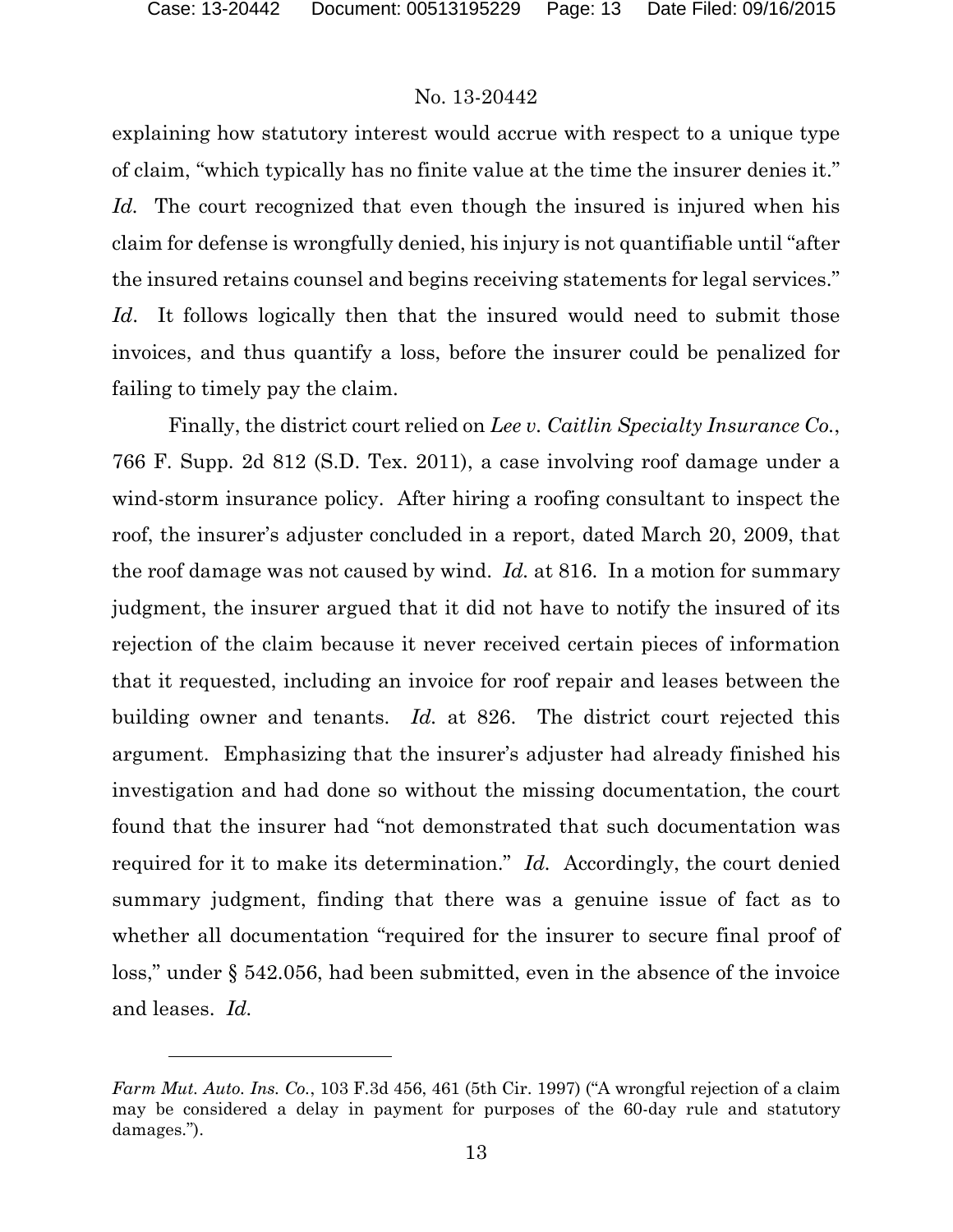While these decisions are helpful in analyzing the contours of the proofof-loss documentation described in § 542.056, we do not today endorse as determinative the approach taken in any one decision. Instead, we find that common to all of these decisions is the understanding that the information and documentation "required by the insurer to secure final proof of loss" under § 542.056 will depend on the facts and circumstances involved in a given case. *See* 13 Couch on Ins. § 189:1 ("[I]n most cases, there is no objective measure of exactly what information the insurer does and does not need, and the universe of information available in any given case varies considerably."). The documents required to prove a loss with respect to a defense claim might differ from the documents required to prove a loss with respect to a roof-damage claim that the insurer has already determined is only partially covered. *Compare Lamar Homes*, 242 S.W.3d at 19, *with GuideOne*, 268 S.W.3d at 834- 35, *and Lee*, 766 F. Supp. 2d at 826; *see also* 13 Couch on Ins. § 189:4 ("More so than the notice of loss, the contents of proofs of loss tend to vary by type of insurance. The common thread to proofs, of course, is that the information supplied must establish that the loss falls within the coverage terms of the policy."). Rather than embark on the challenging, perhaps impossible, task of listing each piece of information for purposes of § 542.056(a), we think it appropriate to turn to the specific facts and contract in this case, as examined and found by the district court.

### C.

On March 9, 2009, BC Johnson, St. Paul's appointed loss adjuster, sent a letter to Weiser-Brown requesting seventeen categories of information. By June 9, 2009, BC Johnson had received a significant amount of information, though not all of the information it requested. BC Johnson's Bob Kachnik wrote a letter to Weiser-Brown indicating that it had received: 1) "IADC or contractor daily drilling reports from date of spud through the end of the claim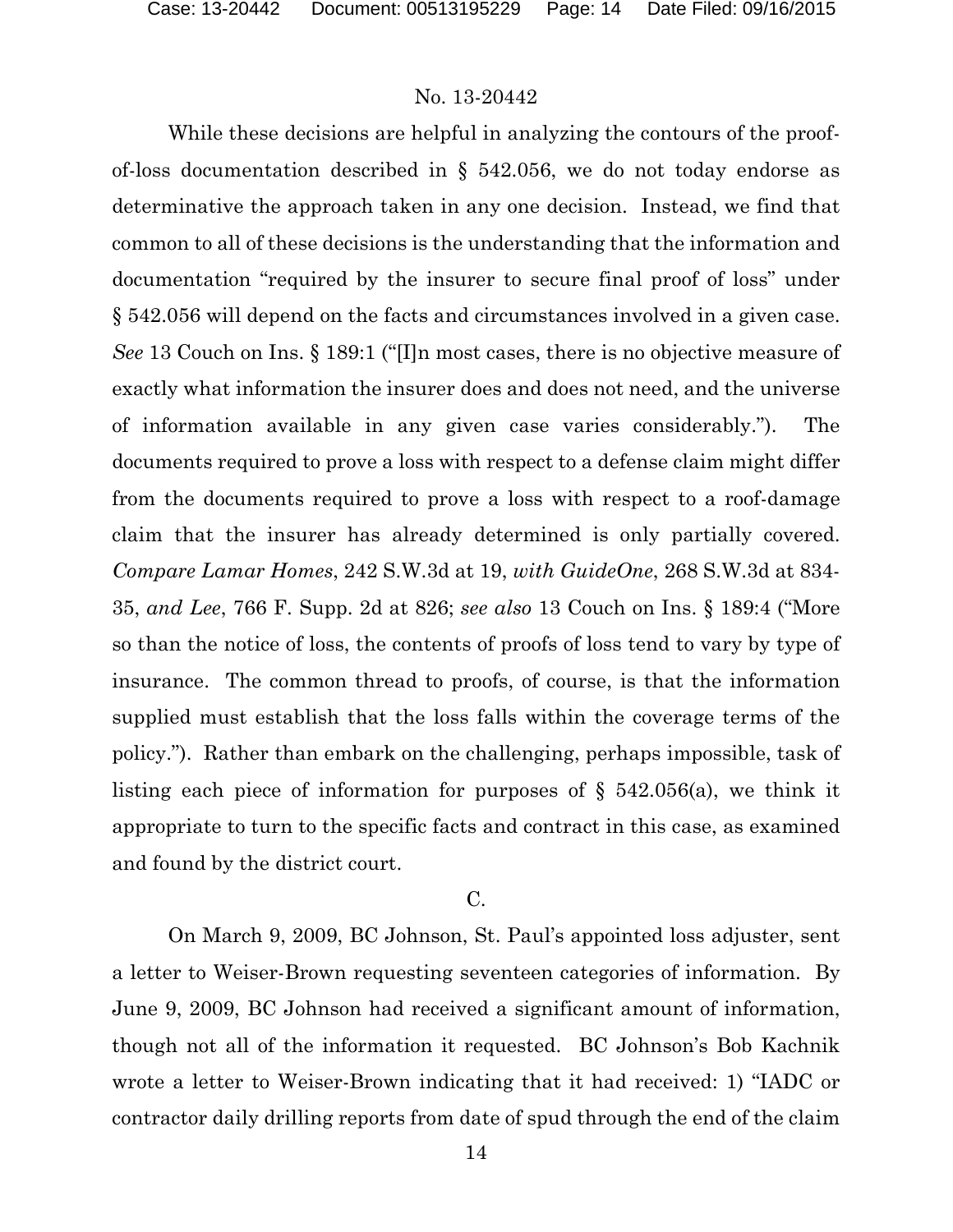period"; 2) "Joint Operating Agreement or other Participating Agreement including division of interests and insurance provisions, if any"; 3) "[w]ritten explanation outlining what Weiser-Brown believes caused the underground well out of control event"; 4) "[o]riginal well plan" and "AFE and well permit"; 5) "[w]ell bore schematic"; 6) "Drilling Contract including any modifications or amendments"; 7) confirmation that Weiser-Brown did not plan to re-drill the well; and 8) some "[c]opies of invoice cost documentation." The letter indicated that BC Johnson still needed several documents, including additional invoices, mud logs, and noise and temperature logs. An e-mail and spreadsheet, dated June 10, 2009, showed that BC Johnson had received dated invoices from Weiser-Brown, with vendor, service, and cost descriptions, totaling \$4.5 million. In addition to the \$4.5 million worth of invoices, BC Johnson also received "a lot of field tickets/delivery tickets not attached to invoices," which Kachnik informed Weiser-Brown were incomplete without the "[a]ctual invoices" attached.

On September 29, 2009, BC Johnson informed Weiser-Brown that an independent expert decided, based on the information provided, that there had not been a covered "subsurface loss of control" of the Viking No. 1 well. At that time, Kachnik noted that the expert requested three pieces of additional information, and Weiser-Brown responded by sending additional information. On October 29, 2009, Kachnik explained that "the information is incomplete." Kachnik stated that "[t]he mud log across the sidetrack hole stops at approximately 7,970 feet. We would like to see the rest of this log through the total depth of 10,757 feet." Kachnik also asked for "the mud check sheets filled out every day by the mud engineer." On November 6, 2009, Weiser-Brown sent "the Sidetrack log" to BC Johnson.[8](#page-14-0) On February 8, 2010, BC Johnson

l

<span id="page-14-0"></span><sup>8</sup> BC Johnson later referred to this as the "mud log."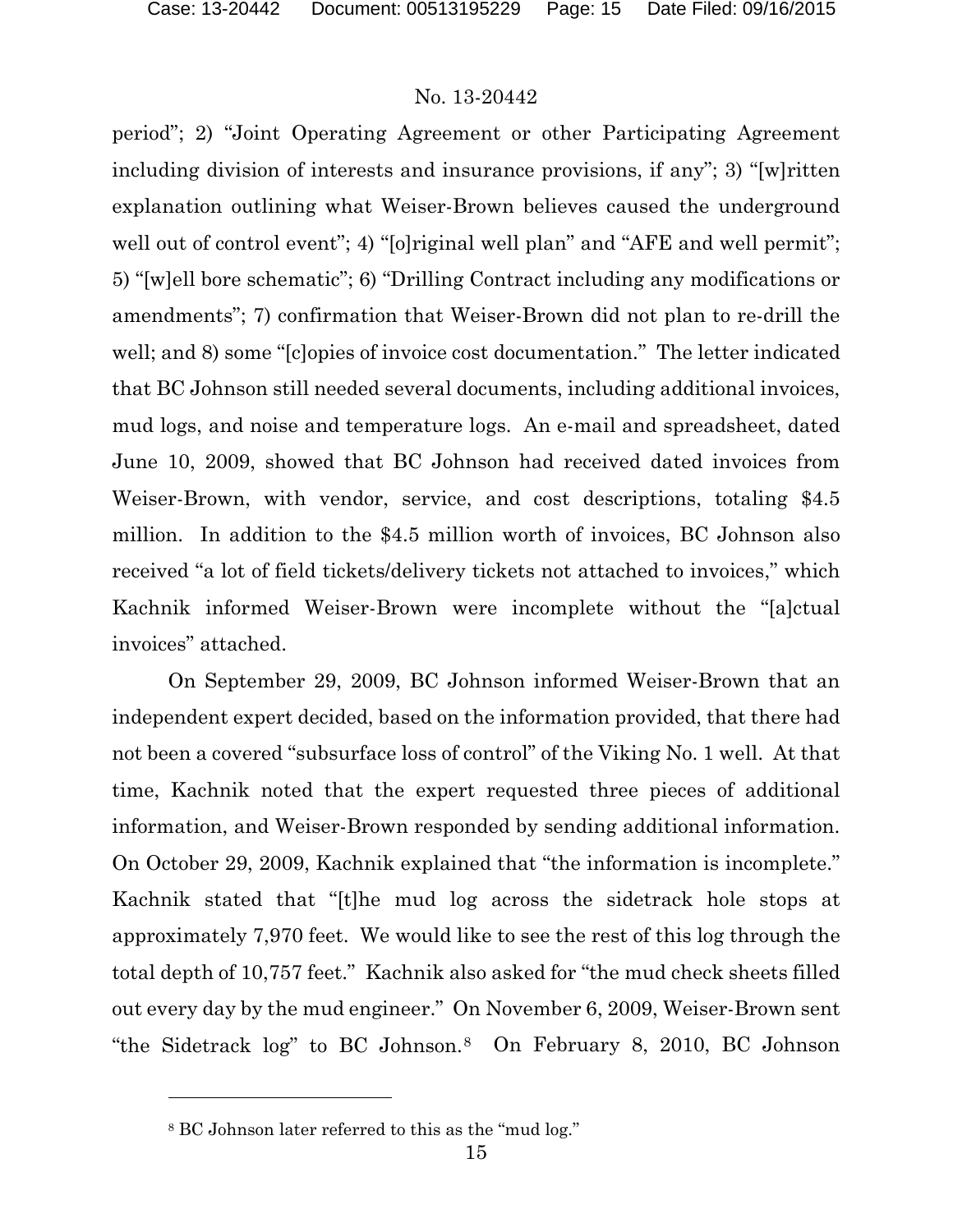informed Weiser-Brown that Watson's conclusions had not changed based on the additional information received from Weiser-Brown. After November 6, BC Johnson did not indicate that any specific information was missing until after the lawsuit was filed. BC Johnson did instruct Weiser-Brown that if it disagreed with the expert's conclusions, it could submit a response and provide "any information or documentation in support," but BC Johnson did not indicate that any specific additional information was necessary or missing.

The district court found very precisely that as of November 6, 2009, "Weiser-Brown had complied with 'most,' but not all, of the requests for information in Watson's report." As the district court emphasized, neither St. Paul nor its adjuster requested additional information in its later correspondence or ever indicated that the determination of coverage was dependent on missing documentation. Based on all of the provided documents, St. Paul's retained expert concluded in September 2009 that there had been no covered event at all. St. Paul maintained this position through the entire claims-handling process and through the trial. The district court concluded that St. Paul's request that Weiser-Brown respond to Watson's report if it disagreed, "was not a reasonable request for information necessary or required to determine whether the Viking No. 1 was a well 'out of control.'" St. Paul contends, however, that three pieces of information were missing, such that the fifteen-day deadline provided by § 542.056 never began to run. First, St. Paul claims that although Weiser-Brown submitted invoices, it did not submit evidence, such as checks, showing that it actually paid those invoices, and thus did not establish that it experienced an out-of-pocket, compensable loss, until after the lawsuit was filed. Second, St. Paul claims that it requested, but never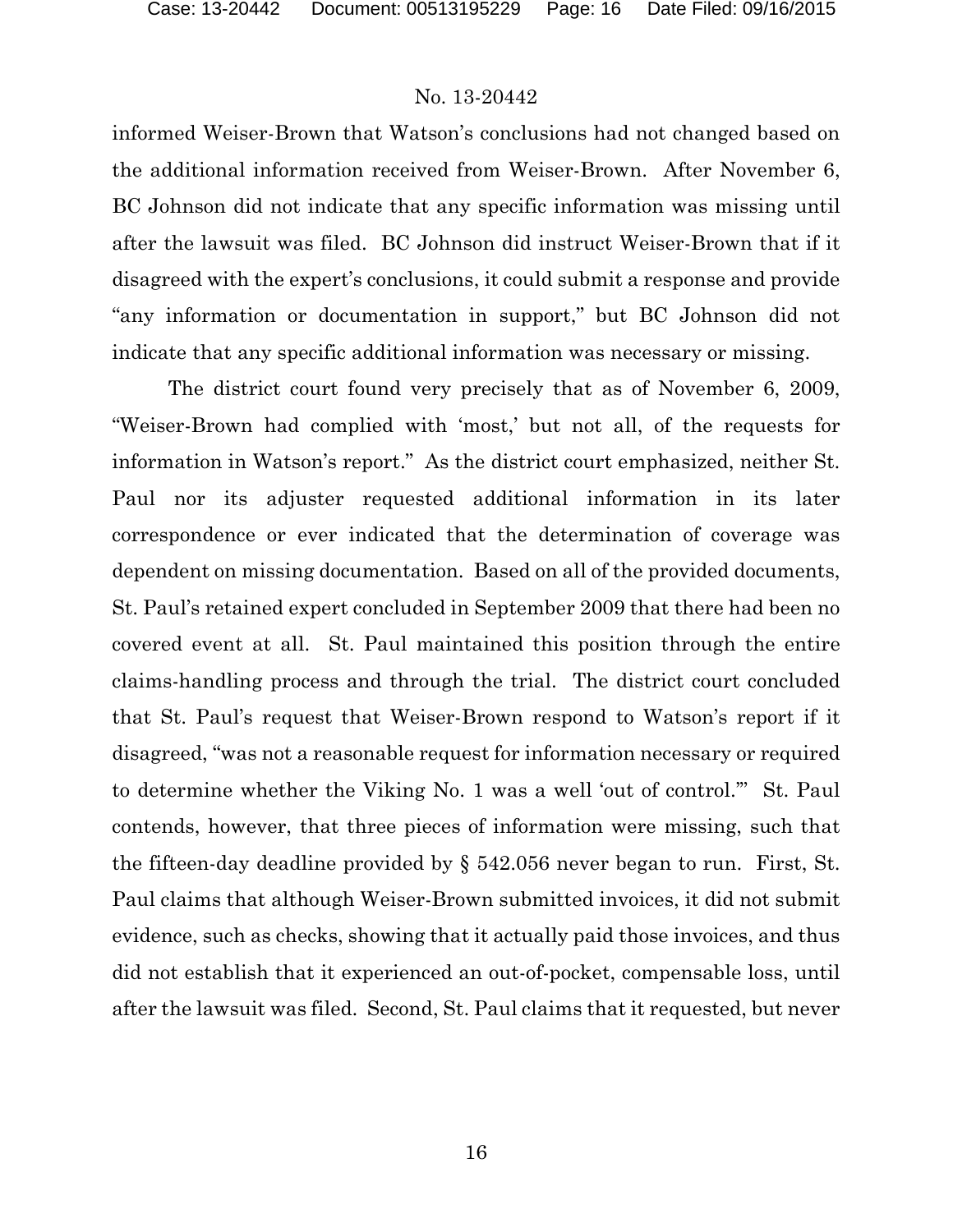### No. 13-20442

received, "proof of the claimed insurable interest."[9](#page-16-0) Finally, St. Paul contends that Weiser-Brown failed to provide "the engineering data that it relied upon to prove its loss." Specifically, St. Paul claims that the "mud reports and check sheets" were missing.

We affirm the district court's factual finding that these few additional items did not operate to nullify application of § 542.056. By November 6, 2009, Weiser-Brown had repeatedly answered St. Paul's numerous requests, providing information that established that an actual loss occurred, when, where, and how it occurred, as well as \$4.5 million dollars of supporting invoices. St. Paul's expert assessed this information to conclude that the loss was not covered by the insurance policy, a position that St. Paul never communicated as notification of rejection of Weiser-Brown's claim yet pursued into the lawsuit as its reason for denying the claim, which the jury rejected. Not only was information alleged to have been missing not requested in communications from St. Paul—notably, "checks evidencing an out-of-pocket loss" and "documentary evidence of owners opting in or out of the insurance" this information also was not determinative of St. Paul's position refusing

<span id="page-16-0"></span><sup>&</sup>lt;sup>9</sup> It is unclear what additional documentation Weiser-Brown would have been expected to submit to prove the "claimed insurable interest." BC Johnson requested Weiser-Brown to provide the "Joint Operating Agreement or other Participation Agreement including division interests and insurance provisions." The Joint Operating Agreement governed the relationship among the operator, Weiser-Brown, and the non-operating interest owners. As St. Paul admits, the Joint Operating Agreement required Weiser-Brown to carry well-control insurance for the other owners, and owners who did not want to be covered by Weiser-Brown's insurance had to opt-out. Weiser-Brown complied with BC Johnson's request, provided a copy of the Joint Operating Agreement. Further, a comprehensive report by BC Johnson, dated March 2010, indicates Weiser-Brown "advised in writing that no nonoperating interest owners opted out of the coverage." On appeal, St. Paul argues that Weiser-Brown did not provide "documentary evidence of owners opting in or out of the insurance." But because no owners opted out of coverage, there was no documentary evidence to provide. St. Paul claims that Weiser-Brown did not establish the insurable working interest until January 2012, when lawyers for Weiser-Brown sent an e-mail stating "we confirm that there were no opt outs." This overlooks the previously-received written advisement that there were no opt-outs.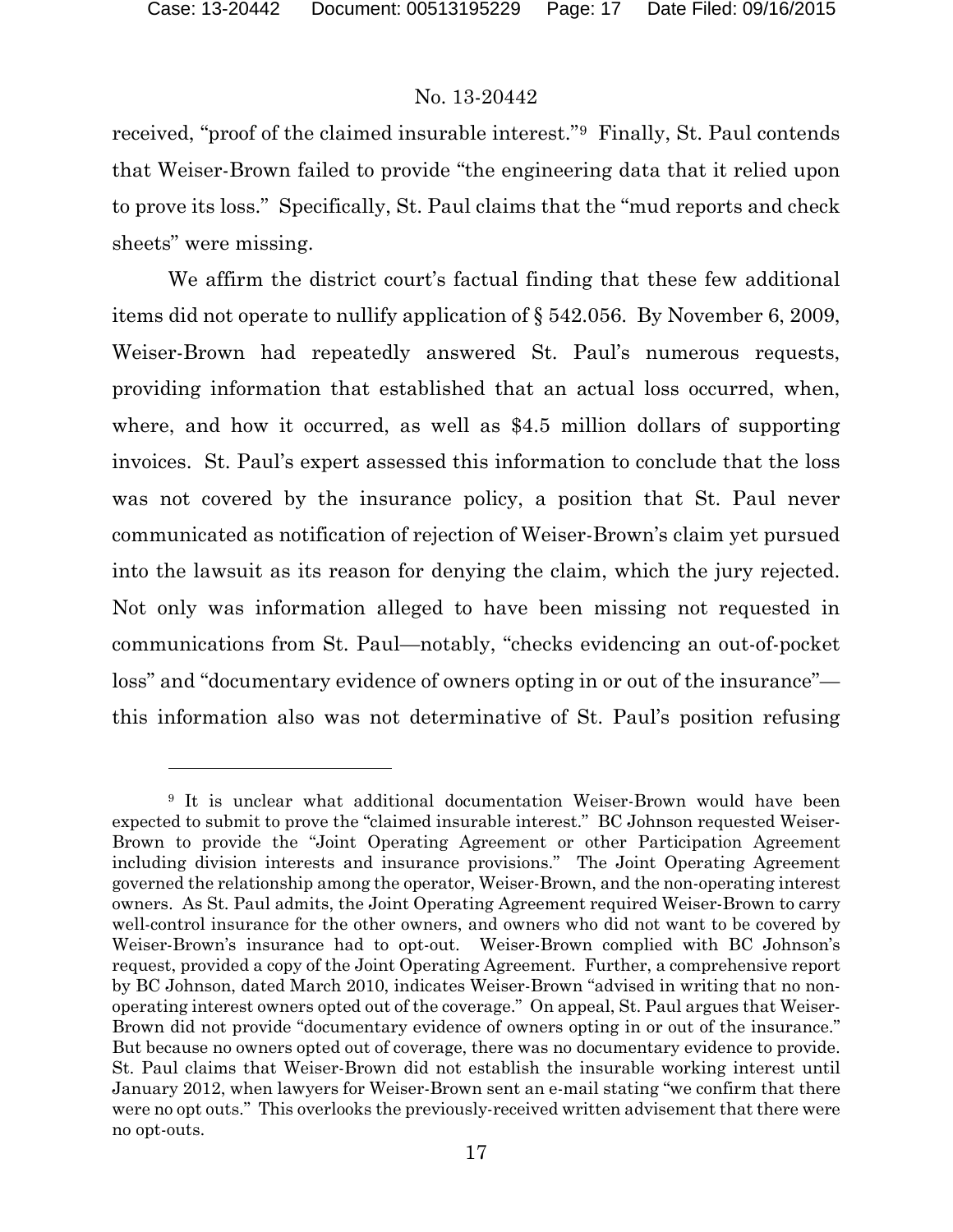Weiser-Brown's claim. Accordingly, based on the facts in this case, we hold that the district court correctly found that the fifteen-day deadline under § 542.056 began to run on November 6, 2009.

St. Paul's reliance on Kachnik's trial testimony does not change our conclusion. At trial, Kachnik claimed that St. Paul did not have enough information from Weiser-Brown until after the lawsuit was filed. Kachnik stated: "[A]gain, it takes that back and forth between the adjuster and the oil company to sort out any questions. That hadn't taken place. So, we weren't in a position to come to any kind of final numbers on it at that point." Kachnik's testimony underscores why St. Paul's argument is flawed. There had been no "back and forth between the adjuster and the oil company" to sort out a final loss amount because St. Paul concluded, and maintained, based on items of information requested and received, that the event was not covered. Such negotiations and finalization would have been futile in the face of Watson's position that there was no coverage, which is a chronology that may underlie the jury verdict finding that St. Paul waived the policy "conditions" relating to submissions of loss and proof of loss. Indeed, St. Paul offered the waiver question for the jury and suggested to the district court that the jury charge already included the necessary instruction on that point. Moreover, St. Paul acknowledges that it is not the case that the insured must comply with *all* document requests made by the insurer, no matter how irrelevant. The insurer cannot avoid liability under § 542.056 by pointing after-the-fact to missing information, the absence of which did not affect the insurer's decision. *See generally Devonshire Real Estate & Asset Mgmt., LP v. Am. Ins. Co.*, No. 3:12- CV-2199-B, 2014 WL 4796967, at \*22-23 (N.D. Tex. Sept. 26, 2014) (tying the 15-day acceptance/rejection deadline, under § 542.056, to the insurer's obligation, under § 542.055, to "request from the claimant all items . . . that the insurer reasonably believes, at that time, will be required from the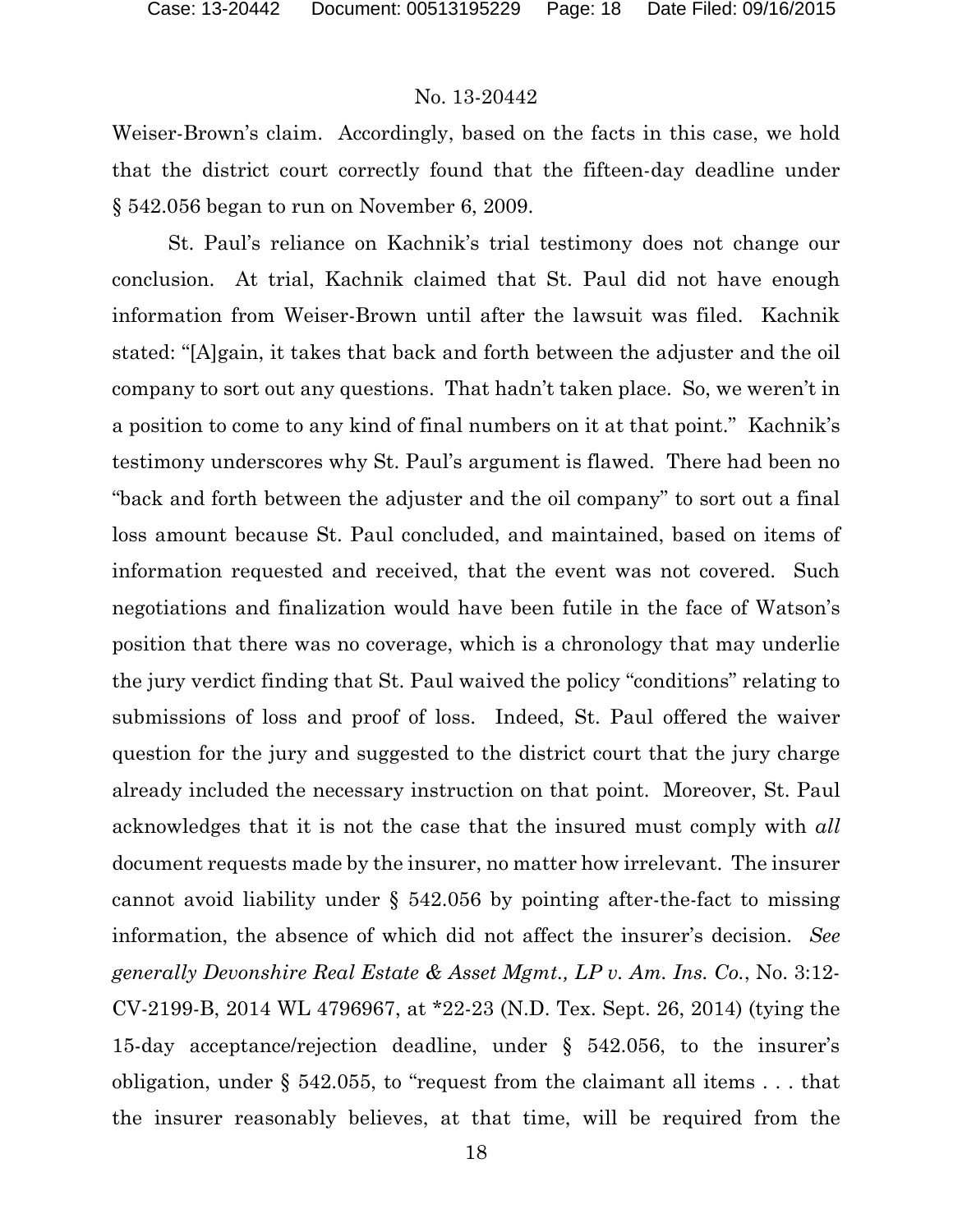claimant"); *see also* Tex. Ins. Code § 542.058 (giving an insurer 60 days to pay a claim "after receiving all items, statements, and forms *reasonably requested and required* under Section 542.055" (emphasis added)). Instead, Texas's prompt-payment statutory scheme contemplates several alternatives available to insurers, including, (1) requesting additional time, pursuant to  $\S 542.056(d)$ ; (2) rejecting an insufficiently supported claim, pursuant to  $\S$  542.056(a); or (3) accepting a claim, but agreeing to only "pay . . . part of a claim" because of insufficient information of loss, pursuant to § 542.057(a).

#### IV.

Weiser-Brown cross-appeals claiming that the district court erred in granting St. Paul's motion for judgment as a matter of law on Weiser-Brown's bad-faith claim, under Texas Insurance Code § 541. Weiser-Brown contends that it presented evidence at trial that St. Paul violated the Insurance Code by engaging in bad-faith claims handling and that this claim should have gone to the jury.

#### A.

We review the district court's decision to grant a motion for judgment as a matter of law *de novo*. *DP Solutions, Inc. v. Rollins, Inc.*, 353 F.3d 421, 427 (5th Cir. 2003). "Judgment as a matter of law is proper after a party has been fully heard by the jury on a given issue, and 'there is no legally sufficient evidentiary basis for a reasonable jury to have found for that party with respect to that issue.'" *Foreman v. Babcock & Wilcox Co.*, 117 F.3d 800, 804 (5th Cir. 1997) (quoting Fed. R. Civ. P. 50(a)). We must consider all of the evidence in the light most favorable to the non-movant, here Weiser-Brown. *Foreman*, 117 F.3d at 804. However, "there must be more than a mere scintilla of evidence in the record to render the grant of JMOL inappropriate." *Wallace v. Methodist Hosp. Sys.*, 271 F.3d 212, 219 (5th Cir. 2001). We will affirm the district court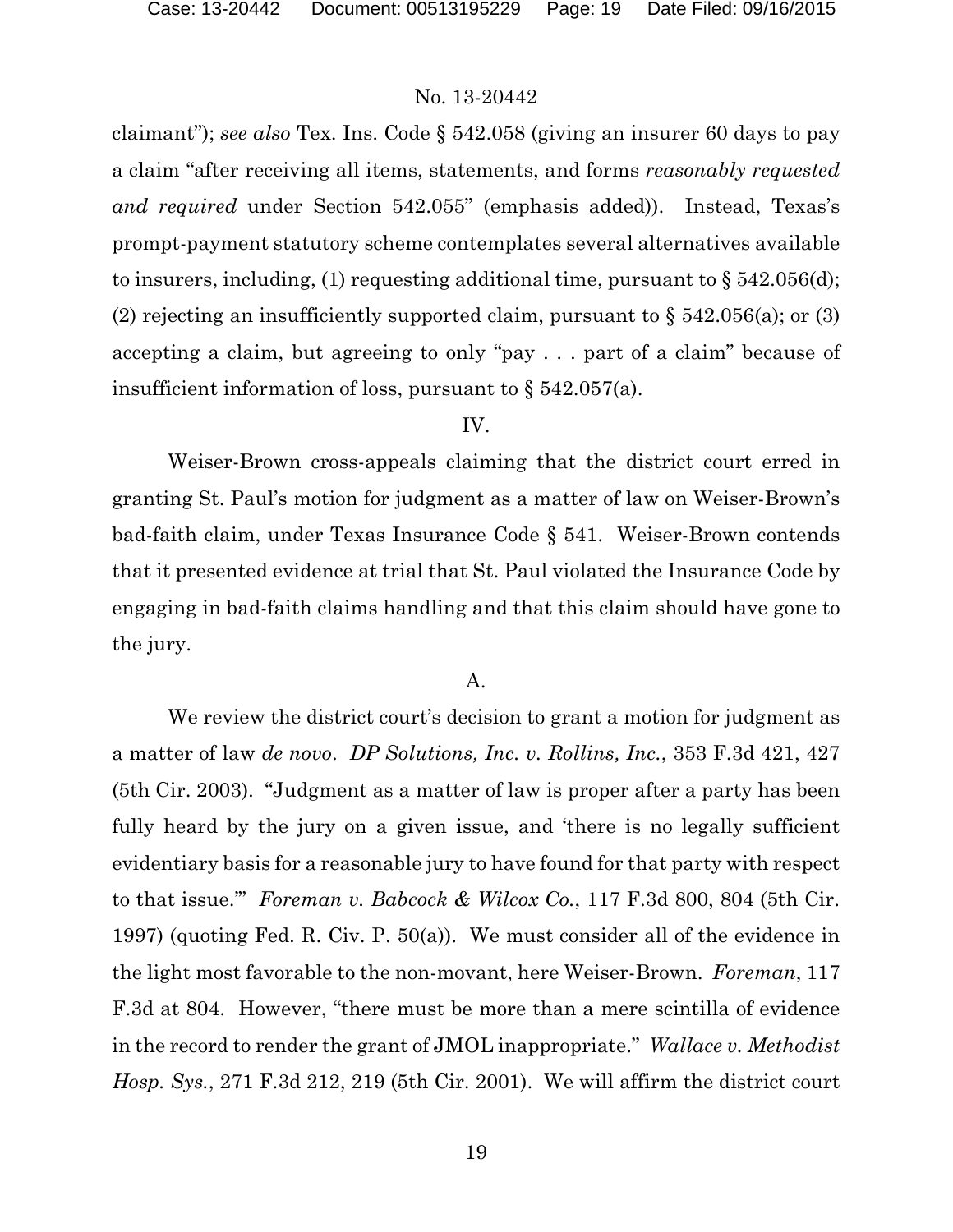### No. 13-20442

if the result is correct, "even if our affirmance is upon grounds not relied upon by the district court." *Foreman*, 117 F.3d at 804*.* 

Texas Insurance Code § 541.003 provides that "[a] person may not engage in this state in a trade practice that is defined in this chapter as or determined under this chapter to be an unfair method of competition or an unfair or deceptive act or practice in the business of insurance." The Insurance Code lists several "unfair method[s] of competition" and "unfair or deceptive act[s] or practice[s]," such as: "failing to attempt in good faith to effectuate a prompt, fair, and equitable settlement"; "failing within a reasonable time to ... affirm or deny coverage of a claim to a policyholder"; "refusing to pay a claim without conducting a reasonable investigation with respect to the claim." Tex. Ins. Code §541.060(a). The "reasonable-basis test" applies to a cause of action against the insurer for bad faith under the Insurance Code. *See Henry v. Mut. of Omaha Ins. Co.*, 503 F.3d 425, 428-49 (5th Cir. 2007). The insurer "will not be faced with a tort suit for challenging a claim of coverage if there was *any reasonable basis* for denial of that coverage." *Id.* at 429 (emphasis added) (citation and internal quotation marks omitted); *see also Higginbotham v. State Farm Mut. Auto. Ins. Co.*, 103 F.3d 456, 459 (5th Cir. 1997) ("A cause of action for breach of the duty of good faith and fair dealing exists when the insurer has *no reasonable basis* for denying or delaying payment of a claim.").<sup>[10](#page-19-0)</sup> "Evidence" establishing only a bona fide coverage dispute does not demonstrate bad faith." *State Farm Fire & Cas. Co. v. Simmons*, 963 S.W.2d 42, 44 (Tex. 1998).

<span id="page-19-0"></span><sup>10</sup> While the court in *Higginbotham* was describing the elements of a bad-faith claim under common law, the court explained that "Texas courts have clearly ruled that these extra-contractual tort claims require the same predicate for recovery as bad faith causes of action in Texas." *Id.* at 460.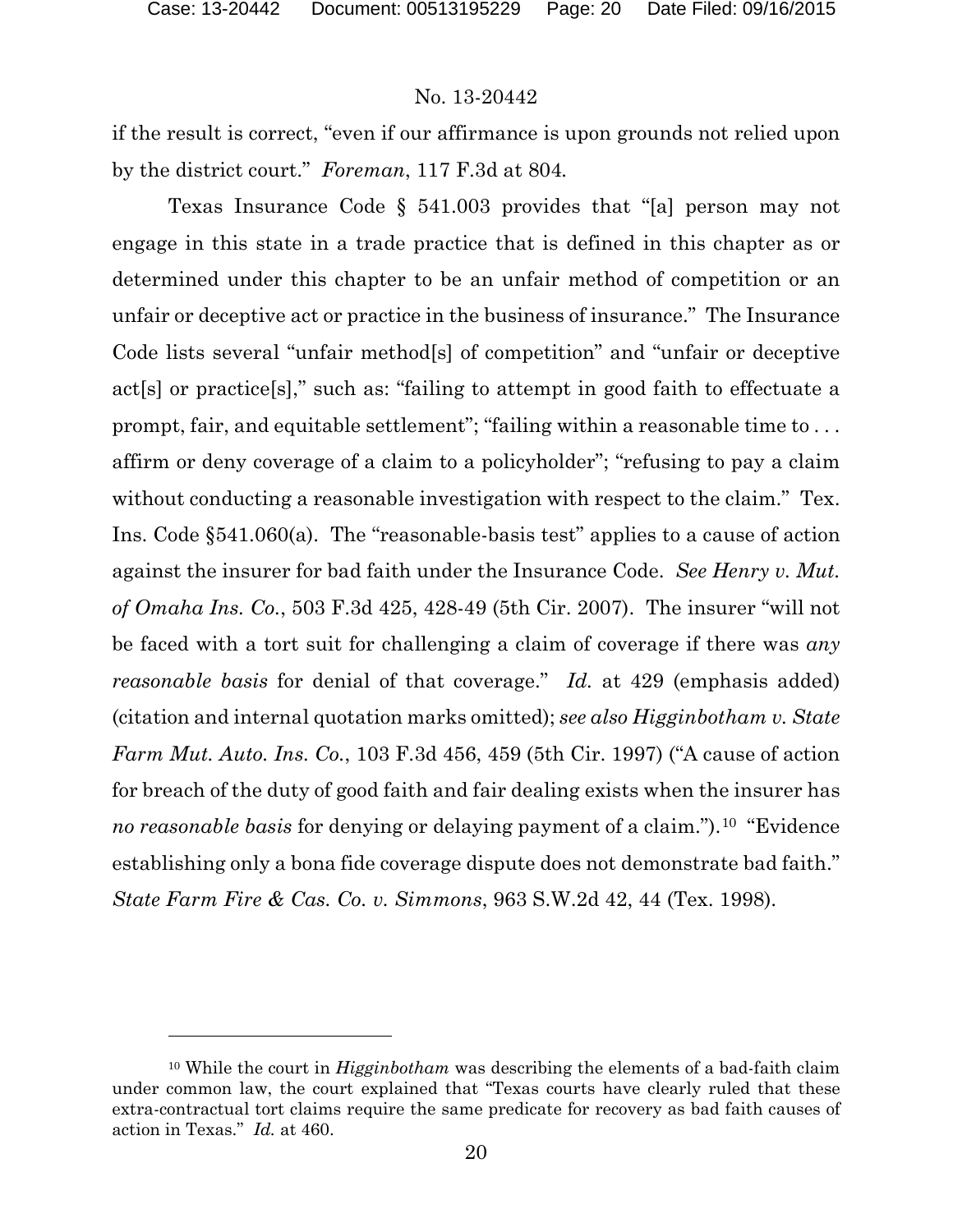### No. 13-20442

#### B.

On January 19, 2012, over one year after filing the present lawsuit, Weiser-Brown filed a third amended complaint adding claims for breach of duty of good faith and deceptive insurance practices, under Texas Insurance Code  $\S$  541.<sup>[11](#page-20-0)</sup> In its motion for leave to amend the complaint, Weiser-Brown cited events that took place during the course of the litigation as the basis for the new bad-faith claim. Specifically, Weiser-Brown claimed that based on St. Paul's corporate deposition and motion for partial summary judgment, it was evident that St. Paul was basing its decision to deny coverage on reasons that it knew to be false. Shortly before trial, the district court ruled on several motions in limine. Relevant here, the district court excluded evidence of postlitigation conduct by St. Paul. The district court also excluded testimony of Weiser-Brown's expert, Bill Arnold. At the close of Weiser-Brown's case, the district court granted St. Paul's motion for judgment as a matter of law on the bad-faith claim.

 $C<sub>r</sub>$ 

We find that the district court properly granted judgment as a matter of law, as there was no legally sufficient evidentiary basis for a reasonable jury to have found that St. Paul violated Texas Insurance Code § 541. *See Foreman*, 117 F.3d at 804. As previously described, a claim of bad faith under the Texas Insurance Code requires a showing that there was no reasonable basis to deny or delay payment of the claim. *See Henry*, 503 F.3d at 428-29. The evidence presented at trial, however, established a bona fide coverage dispute between Weiser-Brown and St. Paul. *See Simmons*, 963 S.W.2d at 44. The control-ofwell insurance policy at issue required "an unintended subsurface flow of oil,

<span id="page-20-0"></span><sup>11</sup> At trial, Weiser-Brown's counsel made clear that it was not pursuing a common law bad-faith claim, only a statutory bad-faith claim, under § 541.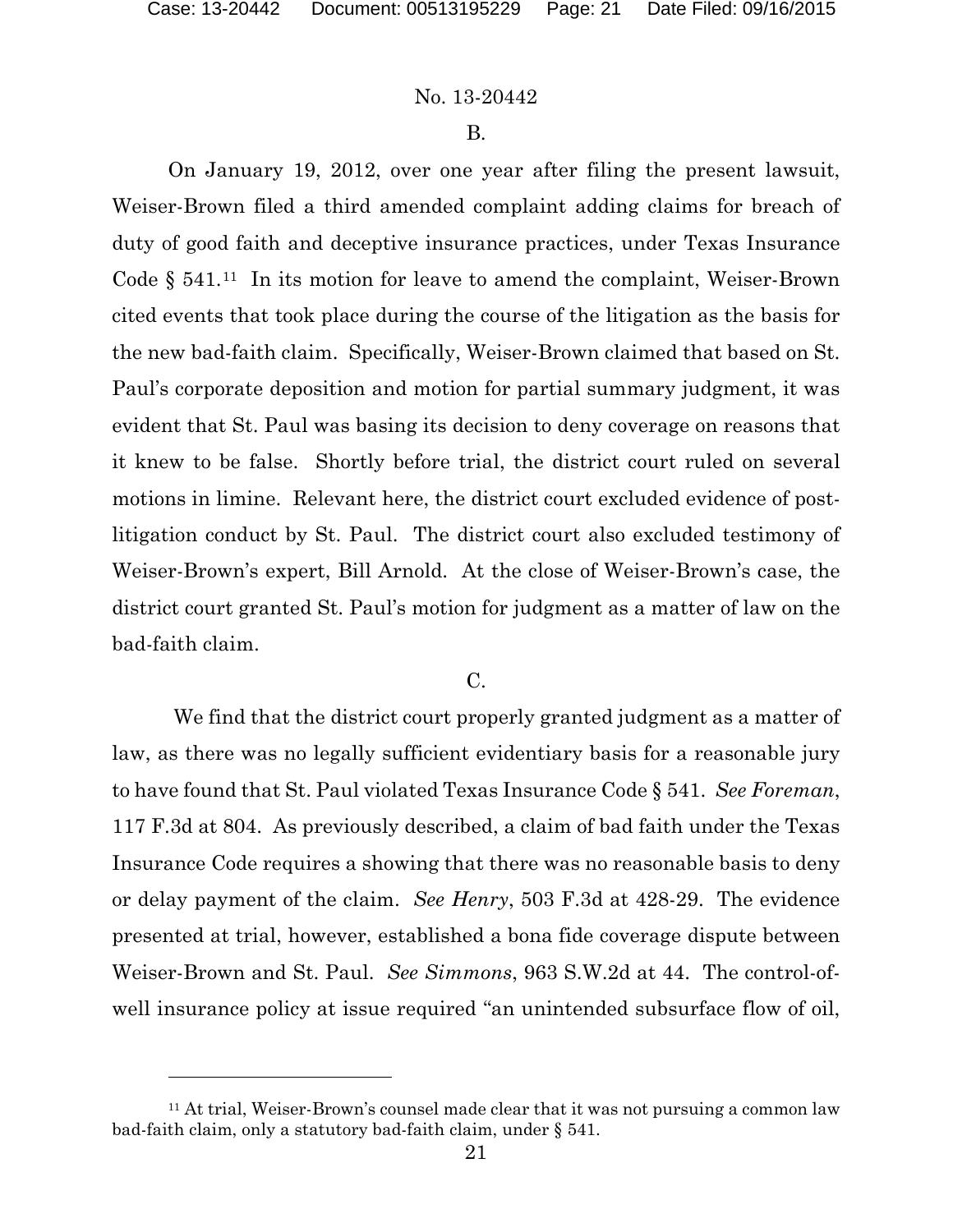### No. 13-20442

gas, water, and/or fluid from one subsurface zone to another subsurface zone via the bore of the Well, which cannot be controlled by the blowout preventer . . . or other equipment required." Determining whether such a covered event took place at the Viking No. 1 well required analysis of complex subsurface geological conditions. In fact, Weiser-Brown did not submit a claim until seven months after the incident because it did not know if it had coverage for what had occurred. Therefore, seven months after the incident in question, St. Paul's adjuster, BC Johnson, had to reconstruct what happened at the well.

Weiser-Brown emphasizes that in June 2009, BC Johnson's Bob Kachnik reached a preliminary conclusion that there was no coverage but did not inform Weiser-Brown of a potential coverage issue until September 2009.[12](#page-21-0) As noted above, Weiser-Brown does not dispute that in June 2009, BC Johnson was still waiting to receive documents from Weiser-Brown. At that time, Kachnik requested that St. Paul hire an expert "to take a second look at his conclusion that the insured has not supported . . . that a [control-of-well] event occurred." The expert, David Watson, wrote an eighteen-page report in which he concluded that "[t]he available evidence does not demonstrate an underground blowout in either the original or the sidetrack wellbore." Watson indicated, however, that additional pieces of information "would benefit my interpretation of the well operations and my opinions may change or be supplemented." Upon receipt of Watson's report, Kachnik acknowledged that Watson's "definition of an underground blowout may be a bit strict." However, Kachnik stated that "he makes some good points and asks for additional information," and, with St. Paul's permission, sent the report to Weiser-Brown on September 29, 2009, soon after it was written. Rather than support a bad-

<span id="page-21-0"></span><sup>12</sup> At trial, Kachnik denied having reached such a conclusion and asserted St. Paul's claim notes mischaracterized his position.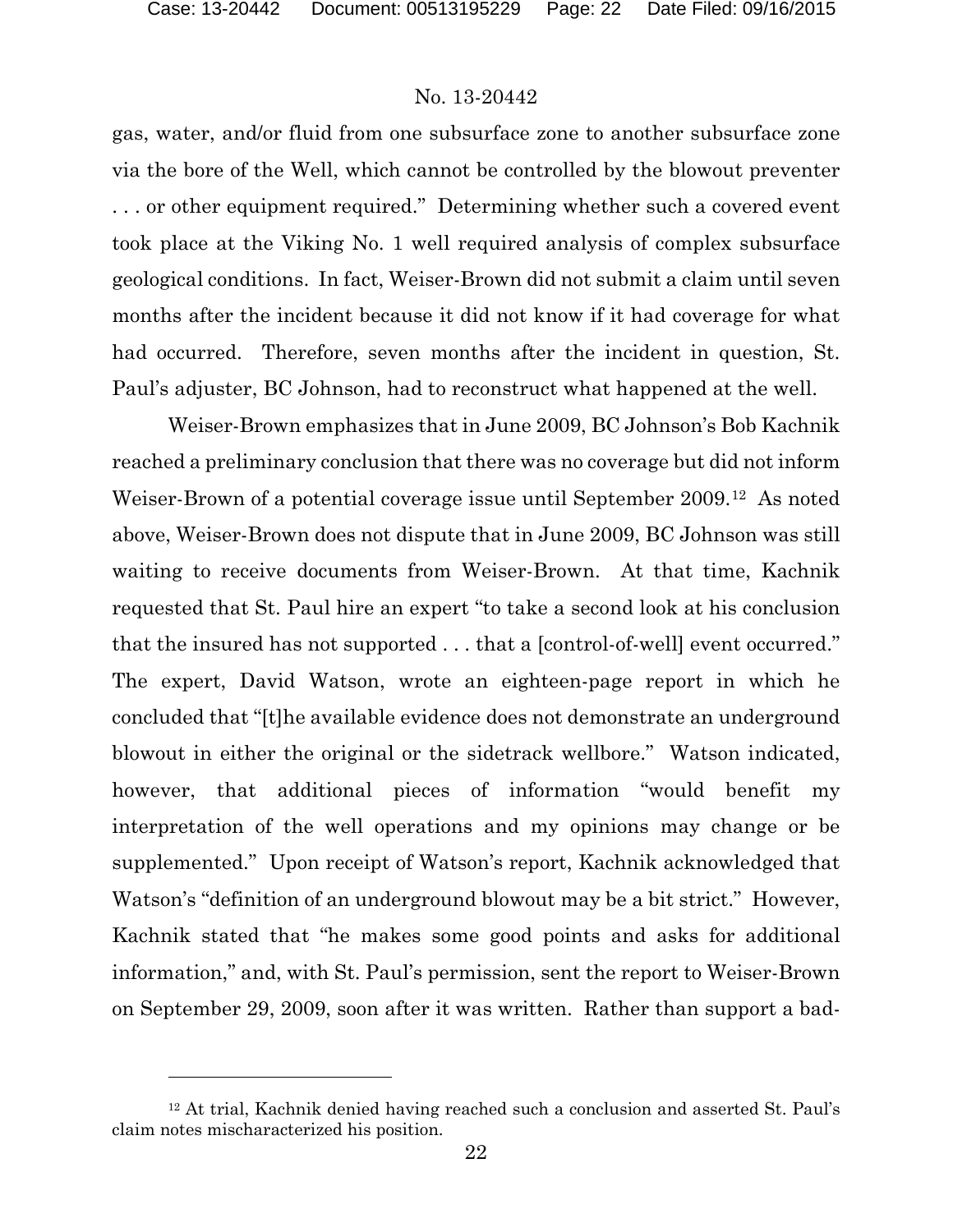faith finding, the evidence of St. Paul's and BC Johnson's conduct from June to September 2009 demonstrates an effort on their part to obtain an expert opinion on a complicated coverage issue.

Of course, the jury ultimately disagreed with Kachnik and Watson and found that the Viking No. 1 well did experience an underground loss of control. However, the evidence at trial was insufficient to support a conclusion that coverage was obvious or that St. Paul had no reasonable basis to deny Weiser-Brown's claim. *Simmons*, 963 S.W.2d at 44 ("Evidence establishing only a bona fide coverage dispute does not demonstrate bad faith."). At trial, Weiser-Brown's own expert described what took place at the well as "quite complicated." While he testified that the Viking No. 1 did experience an underground, interzonal flow, he explained that it was "not a raging flow from one zone to another," but an "intermittent partial flow" that the operator could only "partially control."

Weiser-Brown contends that "St. Paul engaged in an outcome-oriented investigation" and that BC Johnson and Watson were not independent. However, other than the fact that Kachnik suggested three "minor edits" to Watson's report, there was no evidence at trial that Kachnik and Watson worked together, much less that they conspired to deny coverage to Weiser-Brown. There was no evidence that either Kachnik or St. Paul influenced Watson's conclusion. While Weiser-Brown contends that "St. Paul permitted its engineering consultant to confirm [Kachnik's] conclusion by using a wrong and overly restrictive definition of the term on which it based its denial of coverage," the fact that Kachnik acknowledged this weakness in Watson's report supports the opposite of a concerted effort to deny coverage. The evidence at trial was insufficient to support Weiser-Brown's allegations of bad faith and, thus, the district court properly granted judgment as a matter of law. *See Foreman*, 117 F.3d at 804 (quoting Fed. R. Civ. P. 50(a)).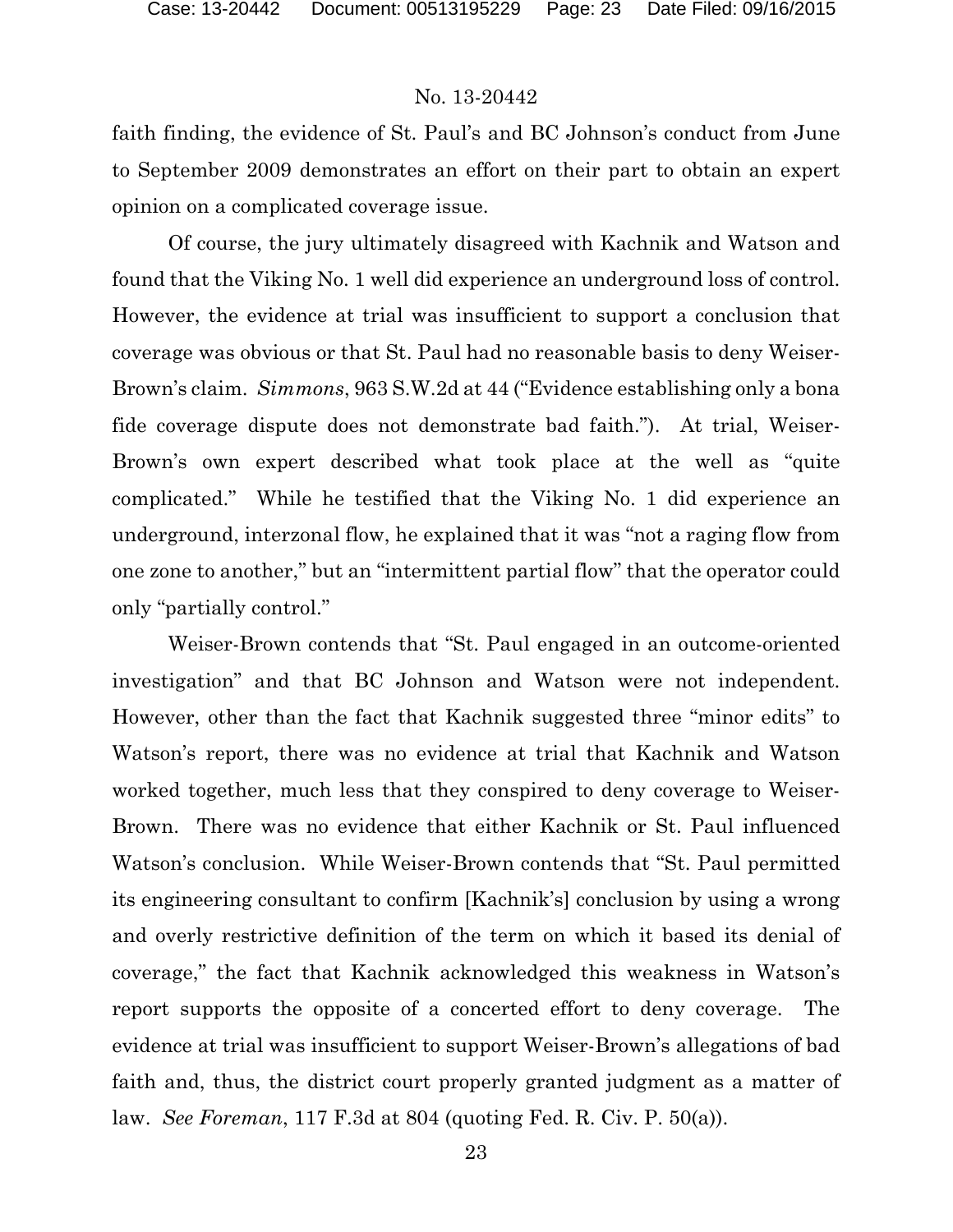Further, contrary to Weiser-Brown's contention, the district court did not improperly exclude evidence that would have supported the bad-faith claim. As this court has repeated, "[d]istrict courts are given broad discretion in rulings on the admissibility of evidence; we will reverse an evidentiary ruling only when the district court has clearly abused this discretion and 'a substantial right of [a] party is affected.'" *Rock v. Huffco Gas & Oil Co., Inc.*, 922 F.2d 272, 277 (5th Cir. 1991) (quoting *Muzyka v. Remington Arms Co., Inc.*, 774 F.2d 1309, 1313 (5th Cir. 1985)); *see also Sprint/United Mgmt. Co. v. Mendelsohn*, 552 U.S. 379, 384 (2008) ("In deference to a district court's familiarity with the details of the case and its greater experience in evidentiary matters, courts of appeals afford broad discretion to a district court's evidentiary rulings."). Further, "we may not disturb the district court's exclusion of the evidence . . . if that ruling can be upheld on other grounds, regardless of whether the court relied on those grounds." *Brazos River Auth. V. GE Ionics, Inc.*, 469 F.3d 416, 423 (5th Cir. 2006) (citation and internal quotation marks omitted).

 Weiser-Brown first argues that the district court erred in excluding evidence of St. Paul's post-litigation conduct, which, Weiser-Brown contends, supported its bad-faith claim. Before the district court, Weiser-Brown indicated that it wanted to introduce numerous post-litigation filings, "even copies of the answer [St. Paul] might have filed to the complaint." On appeal, Weiser-Brown limits its focus to St. Paul's unsuccessful summary judgment motion, filed in November 2011. Weiser-Brown claims that St. Paul's motion was based on "grounds that [St. Paul] knew were meritless," such as late notice and questions of well ownership. However, Weiser-Brown misconstrues St. Paul's summary judgment motion. As Weiser-Brown describes, "St. Paul moved for partial summary judgment on the bases that (1) Weiser-Brown's notice of loss was *untimely* and (2) the question about the insurable interest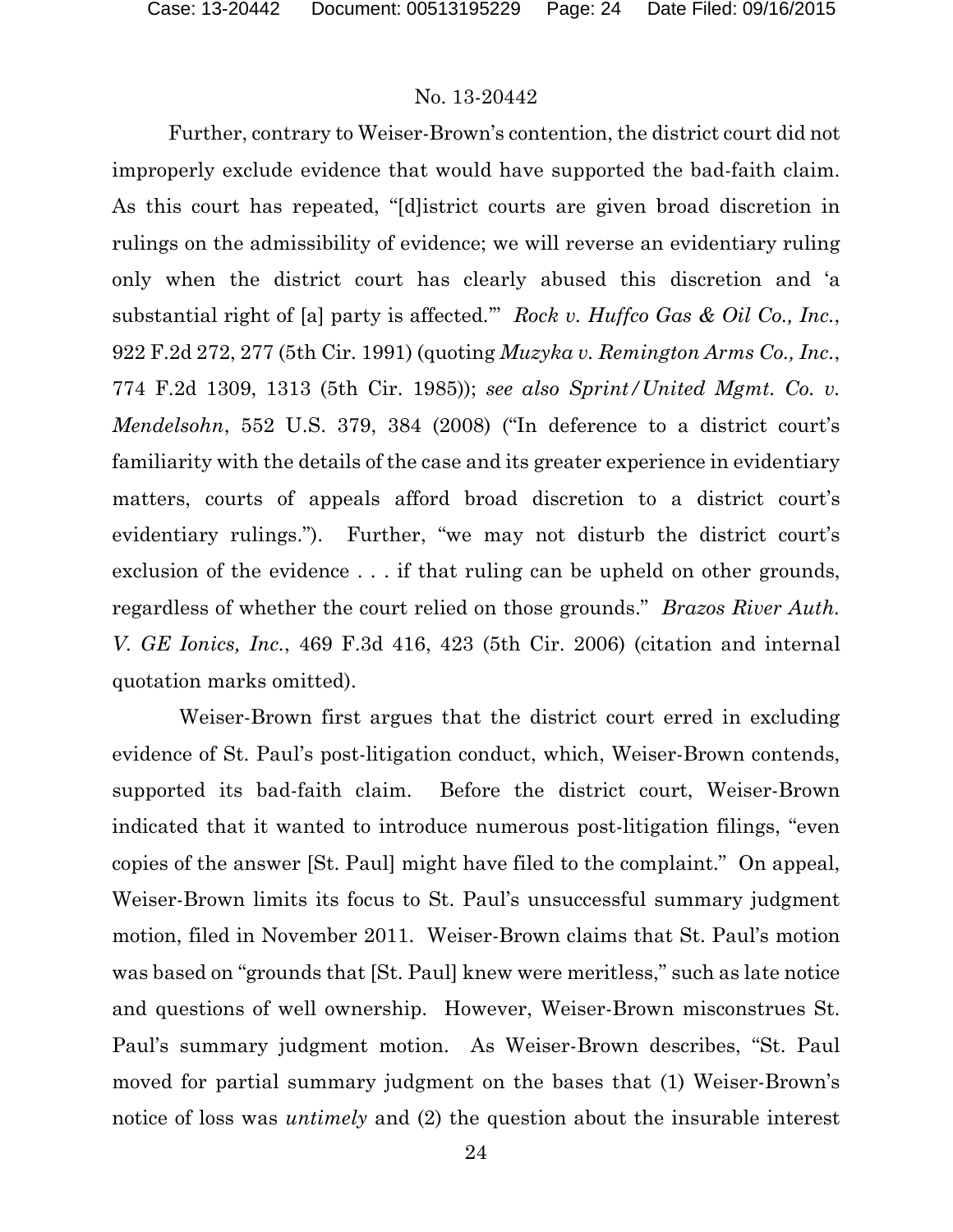### No. 13-20442

was *unresolved*." Neither of these descriptions is accurate. In the cited motion, St. Paul did state, in the statement of undisputed facts, that "Weiser-Brown gave its first notice to St. Paul of the two alleged well control incidents some seven months later." However, St. Paul did not argue that summary judgment was warranted on that basis. Further, St. Paul discussed the unresolved insurable interest issue in the same context that it has done so before us arguing that the claims-handling deadlines provided by the Prompt-Payment Statute had not been triggered. Rather than containing arguments that St. Paul "already conceded were baseless," the motion for summary judgment raised complex legal issues involving, among other things,<sup>[13](#page-24-0)</sup> interpretation and application of the Prompt-Payment Statute. Faced with a category of evidence that, if admitted, could result in extensive post-litigation filings, which, even if relevant, would likely confuse the jury, the district court did not abuse its discretion by excluding evidence of St. Paul's post-litigation conduct. Fed. R. Evid. 403 ("The court may exclude relevant evidence if its probative value is substantially outweighed by a danger of one or more of the following: unfair prejudice, confusing the issues, misleading the jury, undue delay, wasting time, or needlessly presenting cumulative evidence.").

Similarly, we do not find that the district court abused its discretion in excluding testimony of Weiser-Brown's expert, Bill Arnold. Federal Rule of Evidence 702 provides:

> A witness who is qualified as an expert by knowledge, skill, experience, training, or education may testify in the form of an opinion or otherwise if: (a) the expert's scientific, technical, or other specialized knowledge will help the trier of fact to

<span id="page-24-0"></span><sup>13</sup> In the motion for summary judgment, St. Paul also argued that Weiser-Brown's breach-of-contract claim had no merit because "St. Paul did not deny coverage prior to Weiser-Brown's filing suit." On appeal, Weiser-Brown does not attack that argument as being previously-resolved or concededly baseless.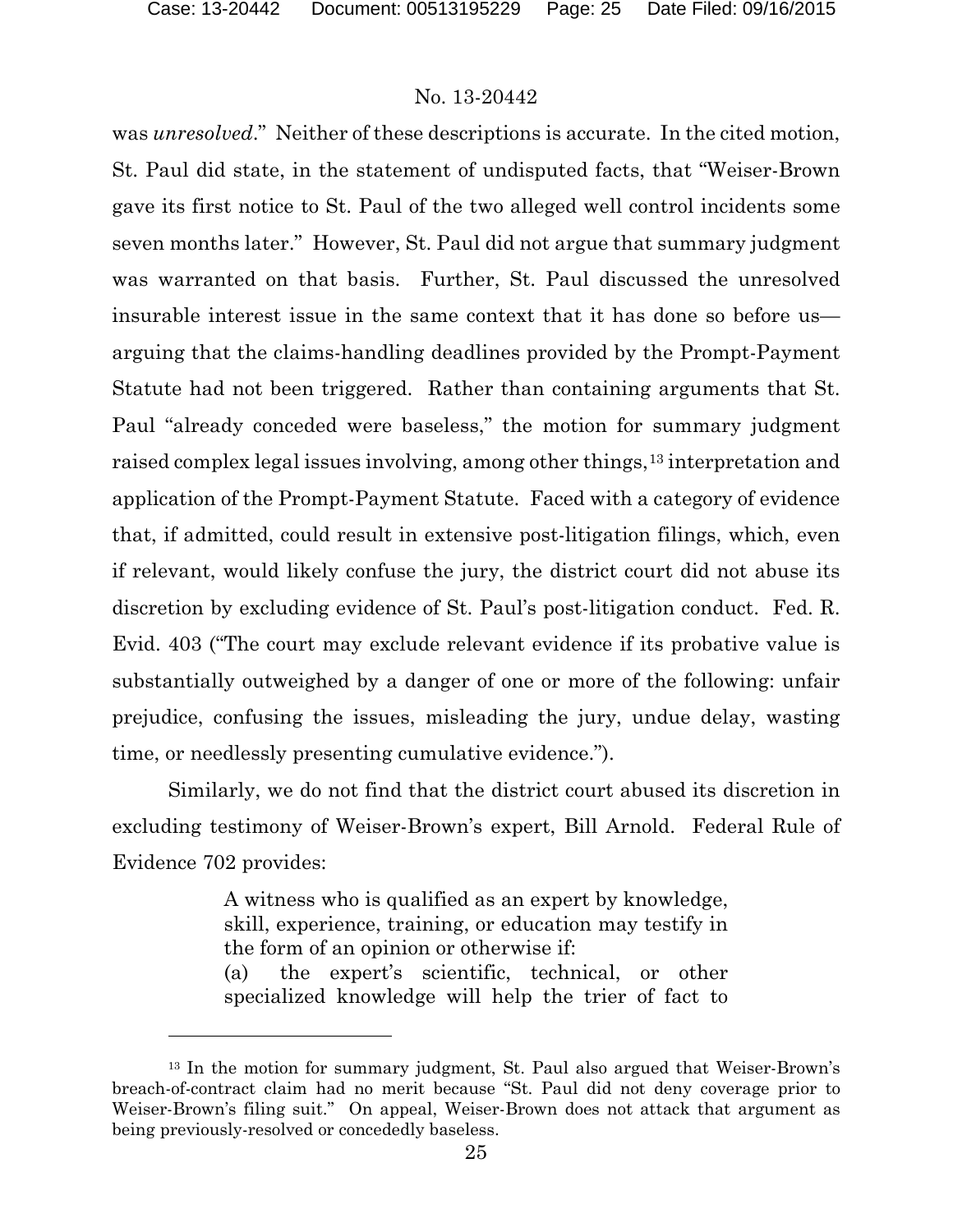understand the evidence or to determine a fact in issue;

(b) the testimony is based on sufficient facts or data;

(c) the testimony is the product of reliable principles and methods; and

(d) the expert has reliably applied the principles and methods to the facts of the case.

Fed. R. Evid. 702. This rule "imposes a special obligation upon a trial judge to 'ensure that any and all scientific testimony . . . is not only relevant, but reliable.'" *Kumho Tire Co., Ltd. v. Carmichael*, 526 U.S. 137, 147 (1999) (quoting *Daubert v. Merrell Dow Pharms., Inc.*, 509 U.S. 579, 589 (1993)). "The expert testimony must be relevant, not simply in the sense that all testimony must be relevant, Fed. R. Evid. 402, but also in the sense that the expert's proposed opinion would assist the trier of fact to understand or determine a fact in issue." *Bocanegra v. Vicmar Servs., Inc.*, 320 F.3d 581, 584 (5th Cir. 2003) (citing *Daubert*, 509 U.S. at 591-92). With respect to reliability, the district court has "broad latitude" when deciding whether such testimony is reliable, and thus admissible, as well as when deciding how to test the testimony's reliability. *Kumho*, 526 U.S. at 141-42, 152 ("The trial court must have the same kind of latitude in deciding *how* to test an expert's reliability . . . as it enjoys when it decides *whether or not* that expert's relevant testimony is reliable.").

The district court expressed concerns about both the relevance and reliability of Weiser-Brown's expert's testimony. We share those concerns. Weiser-Brown contends that Arnold's testimony would have supported its claim for bad faith, under § 541 of the Texas Insurance Code, as Arnold would have testified that St. Paul violated the "accepted practice" in the insurance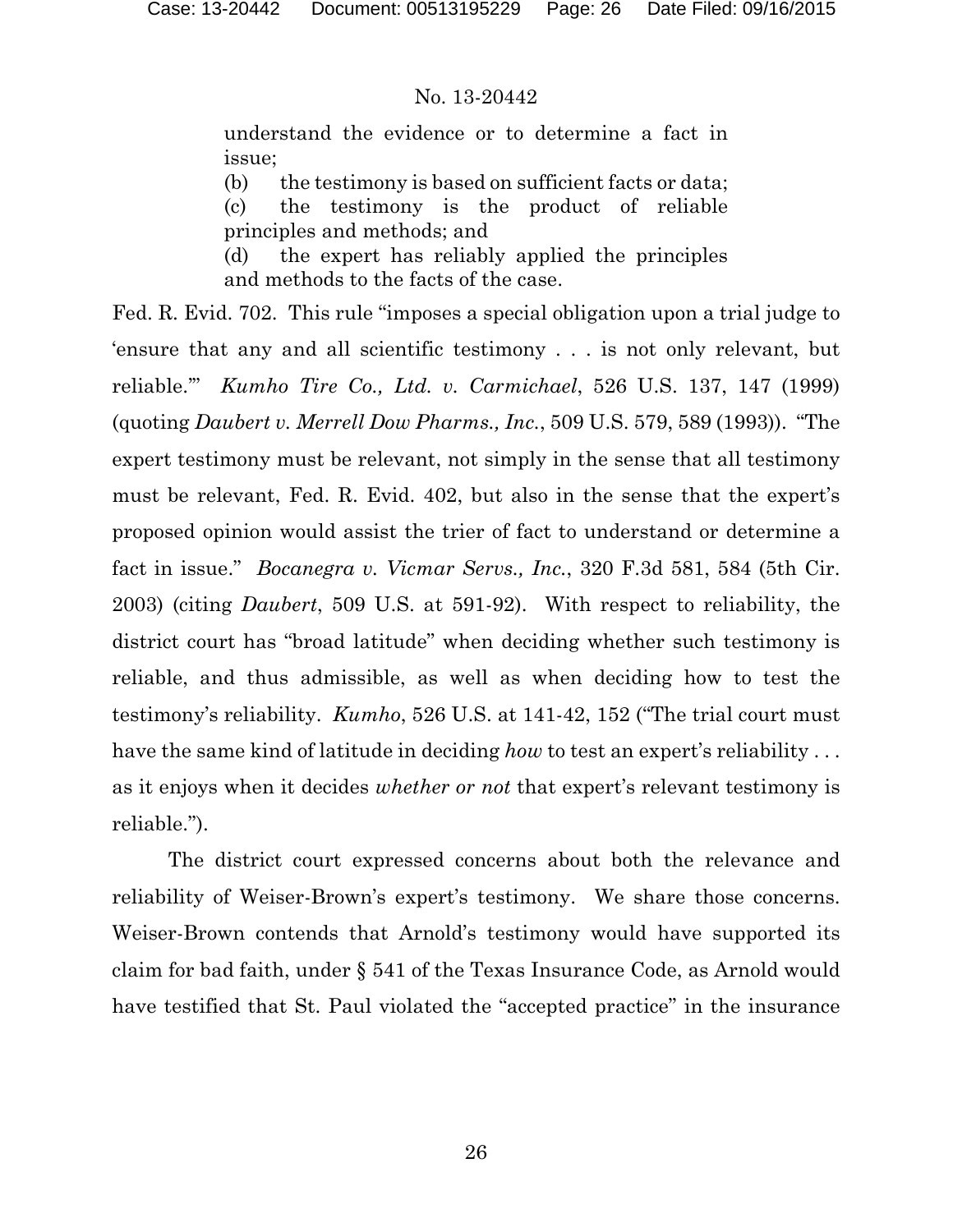### No. 13-20442

industry when it failed to send Weiser-Brown a reservation-of-rights letter.<sup>[14](#page-26-0)</sup> In his expert report, Arnold stated: "It is clear that sometime between the assignment of the claim to BC Johnson Associated (BCJ) by [St. Paul] and the engagement of David Watson, [St. Paul] and its adjuster, BCJ, perceived a potential coverage issue that should have been disclosed to [Weiser-Brown]." Arnold was referring to the delay from June 2009, when Kachnik expressed concerns about coverage, to September 2009, when St. Paul's retained expert wrote a report that was forwarded to Weiser-Brown. Arnold's conclusory statement that St. Paul should have informed Weiser-Brown of the potential coverage problem before obtaining an expert to investigate the issue was based on Arnold's view of "[c]ustom and practice in the industry." The district court was concerned that such an untestable, conclusory statement would not assist the jury in evaluating St. Paul's claim-handling behavior. Further, the majority of Arnold's relevant work experience had been as an in-house risk manager for various oil and gas companies. Other than his work for Travelers Insurance Company, ending in 1978, Arnold's experience was from the perspective of the insured, making insurance claims. Significantly, Arnold did not know if there were any local or national standards that adjusters had to follow. While Arnold concluded in his expert report that St. Paul did not meet the standards "on how insurers are to treat their policy holders" as set forth in the Texas Insurance Code, he admitted during his deposition that he did not know whether St. Paul was required to send a reservation-of-rights letter under the Texas Insurance Code. Given the conclusory nature of his proposed testimony, coupled with his lack of knowledge regarding the Texas Insurance

<span id="page-26-0"></span><sup>14</sup> Weiser-Brown also contends that Arnold would have testified that St. Paul's summary judgment motion was improper. However, we have already concluded that the district court did not abuse its discretion when it excluded evidence of St. Paul's post-trial conduct.